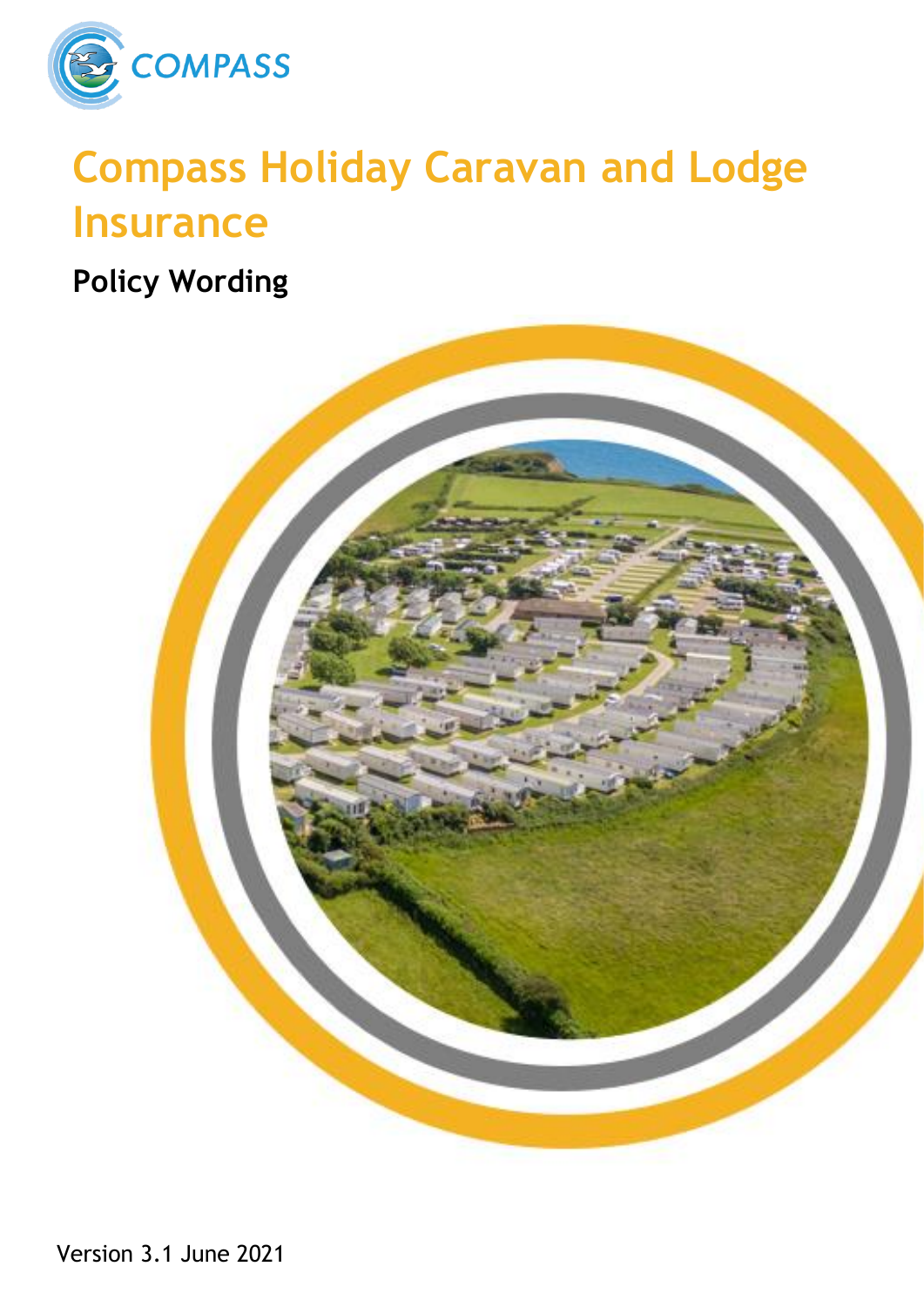

# <span id="page-1-0"></span>**Welcome**

Thank you for insuring your holiday caravan or lodge with Compass.

We have over 40 years' experience as a specialist insurance provider, so you may rest assured that your "happy place" is in very safe hands.

Please make sure you read your documents carefully as they clarify exactly what your insurance cover does and does not include and what special terms, conditions, exclusions and endorsements may apply.

It is vital that you check that your insurance policy meets your specific insurance needs. If it does not, please let us know as soon as possible.

Please note that no insurance policy can cover every eventuality. We are committed to supporting you as best we can, but we also require you to take reasonable steps to keep your "happy place" safe and in a sound condition.

If you have any questions, or your policy does not meet your insurance needs, please contact our friendly, experienced customer services team. We are here for you 7 days a week, as follows:

| 1 April to 31 October:  | Monday to Friday 8am to 7pm Weekends 10am to 4pm     |  |
|-------------------------|------------------------------------------------------|--|
| 1 November to 31 March: | Monday to Friday 8am to 5pm  Weekends 10am to 1.30pm |  |

Tel: 0344 2740277 Email: [enquiries@compass.co.uk](mailto:enquiries@compass.co.uk) Post: Compass, 7 Pullman Court, Great Western Road, Gloucester, GL1 3ND Web: [www.compass.co.uk](http://www.compass.co.uk/)

Thanks again for choosing Compass,

Kind Regards

Karen Stacey Managing Director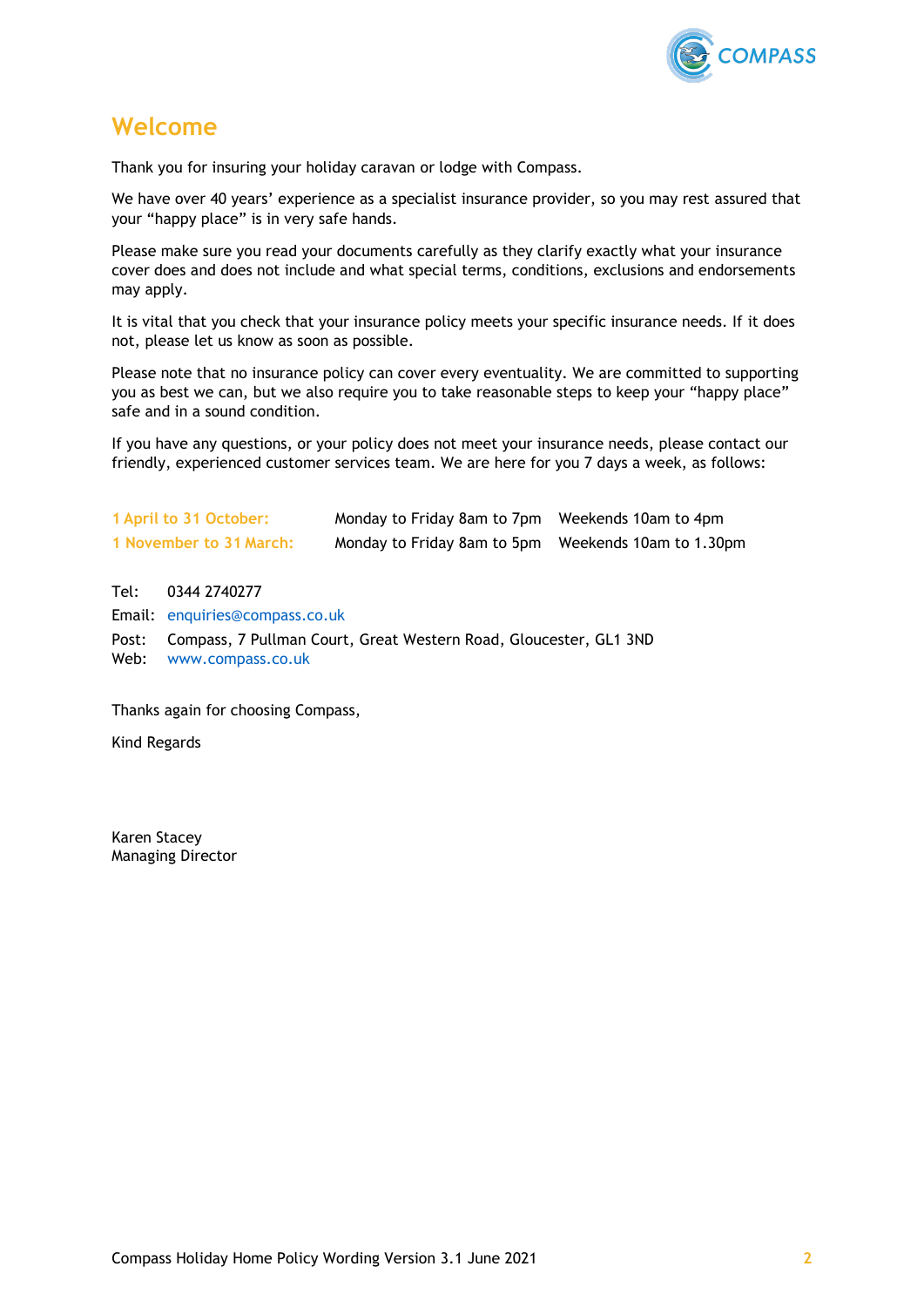

# <span id="page-2-0"></span>**Contents**

| Welcome                                                     | $\mathbf{2}$ |
|-------------------------------------------------------------|--------------|
| Contents                                                    | 3            |
| About your policy                                           | 4            |
| About us                                                    | 4            |
| About your insurer                                          | 4            |
| Your right to cancel this policy                            | 5            |
| Our rights to cancel this policy                            | 5            |
| Information you have given us                               | 5            |
| Changes to your information                                 | 6            |
| Making a claim                                              | 7            |
| How to make a complaint                                     | 8            |
| <b>Policy Definitions</b>                                   | 9            |
| Section 1 - Damage to Structure and Contents                | 11           |
| Section 1 - Conditions                                      | 17           |
| Section 2 - Public, Personal and Property Owners' Liability | 18           |
| Section 2 - Conditions                                      | 19           |
| <b>Policy Exclusions</b>                                    | 20           |
| <b>Policy Conditions</b>                                    | 22           |
| Important information                                       | 23           |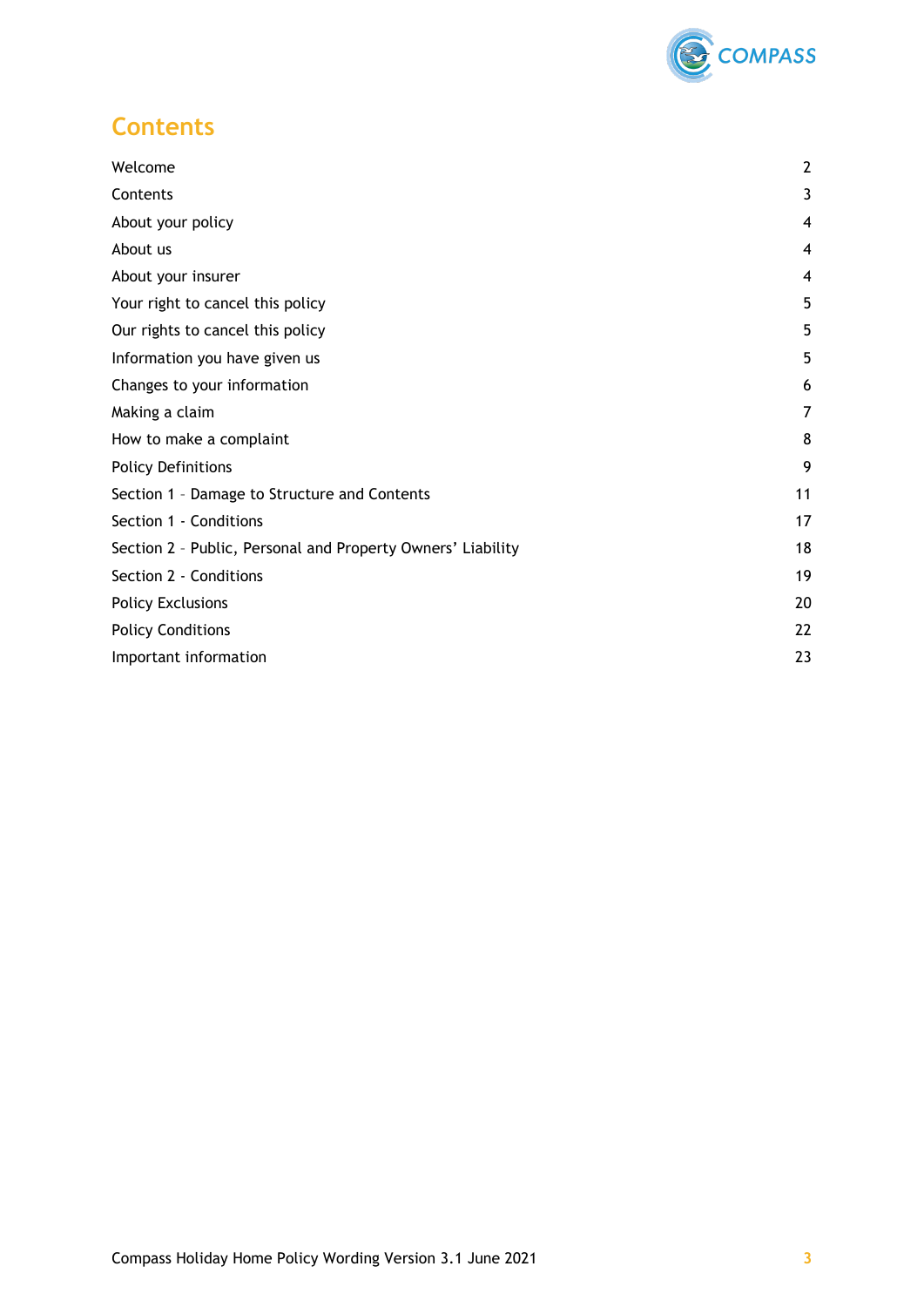

# <span id="page-3-0"></span>**About your policy**

This policy is a contract between you (the person/s named as the "insured" in your policy schedule) and Accelerant Insurance Limited. It is based on the information you gave us when you applied for your insurance cover, and your agreement to pay the premium.

Your policy is made up of this policy wording, your insurance schedule, any important information provided to you with your policy documentation and any changes made to your policy during the period of insurance (any mid-term changes to your policy will be documented and sent to you).

All of these documents work together as a single contract to determine exactly what your insurance cover does and does not include and what special terms, conditions, exclusions and endorsements may apply.

Insurance does not cover Your property against everything that can happen, so please read the whole document carefully. It is arranged in different sections. It is important that you understand:

- The cover you have requested and that we have provided
- What this policy covers and any exclusions
- Your duty under this policy and any requirements we have
- You keep this policy in a safe place

If You have any concerns You should contact Us.

# <span id="page-3-1"></span>**About us**

# **Compass**

Your policy is administered by Compass Insurance, a trading name of Binnacle Insurance Services Limited. Binnacle Insurance Services Limited is Registered in England and Wales, No. 11429456. Registered Office: 7 Pullman Court, Great Western Road, Gloucester, GL1 3ND. Binnacle Insurance Services Limited is authorised and regulated by the Financial Conduct Authority (Financial Services Register No. 820727).

To find out more information about the products and services we offer and who we work with, please see our Terms of Business Document

# <span id="page-3-2"></span>**About your insurer**

# **Accelerant**

Your policy is underwritten by Accelerant Insurance Europe SA, Bastion Tower, Level 20, Place du Champ de Mars 5, 1050 Brussels.

Accelerant Insurance Europe SA is a company registered in Belgium (Company number 0758.632.842) with registered office at Bastion Tower, Level 20, Place du Champ de Mars 5, 1050 Brussels

Accelerant Insurance Europe SA is an insurance company authorised by the National Bank of Belgium and regulated by the Financial Services and Markets Authority (FSMA) (Ref. 3193). Deemed authorised by the Prudential Regulation Authority. Subject to regulation by the Financial Conduct Authority and limited regulation by the Prudential Regulation Authority. The nature and extent of consumer protections may differ from those for firms based in the UK. Details of the Temporary Permissions Regime, which allows EEA-based firms to operate in the UK for a limited period while seeking full authorisation, are available on the Financial Conduct Authority's website.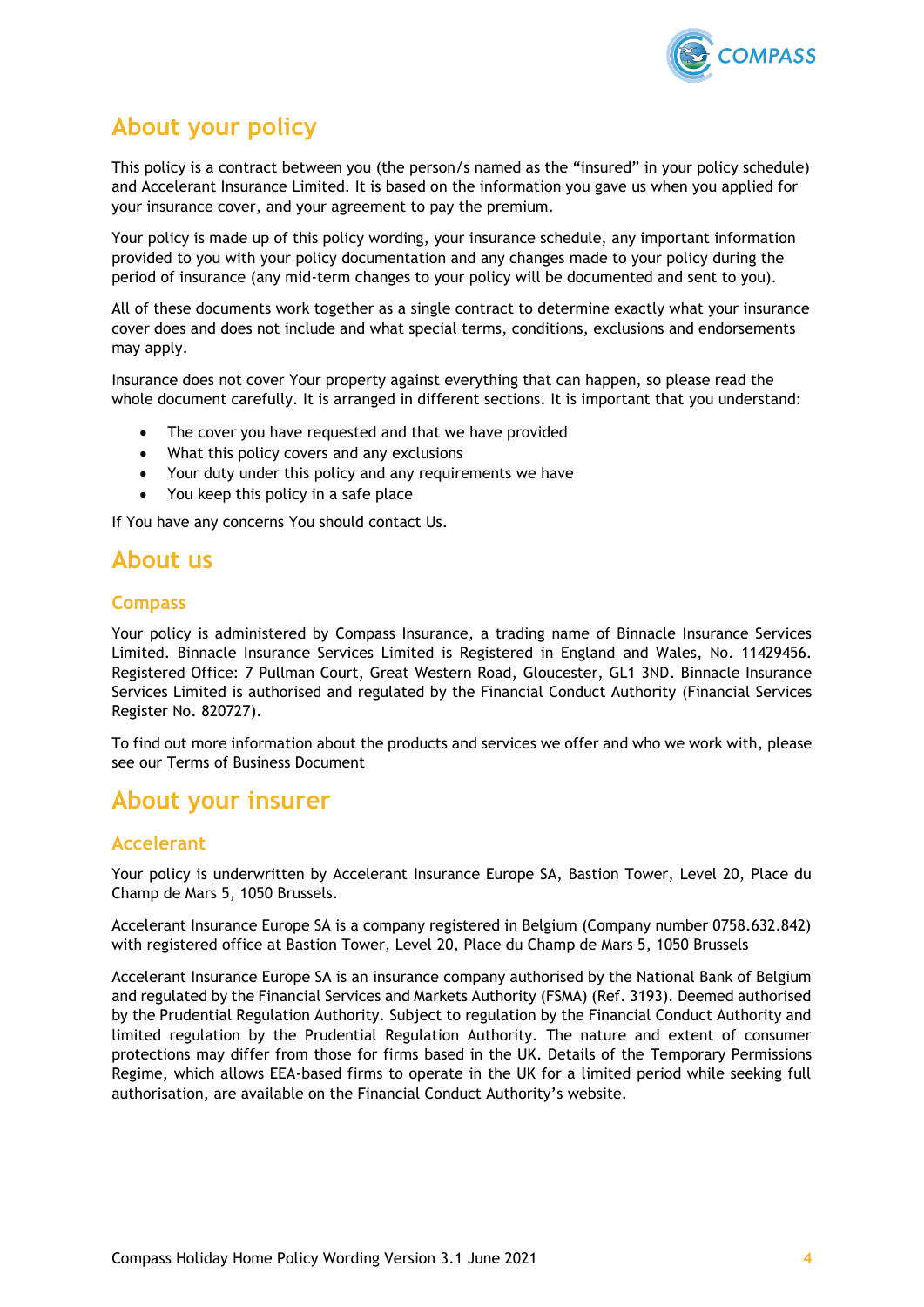

# <span id="page-4-0"></span>**Your right to cancel this policy**

You can cancel your Compass Insurance Policy at any time via our customer services team.

You have a statutory right to cancel your policy within 14 days of the start of the policy.

If you wish to cancel, and your insurance cover has not commenced, you will be entitled to a full refund of the premium paid.

If you cancel within 14 days of inception or renewal of your policy then, providing no claim has been made we will refund all your premium less any administration fee mentioned in our Terms of Business document.

If cover has been in place for more than 14 days and no claim has been made, we will retain an amount of the premium paid proportionate to the time you were on cover and will refund the balance to you. Any administration fees mentioned in our Terms of Business document may also be payable.

If you have received a claims payment, have made a claim, or an incident likely to give rise to a claim has occurred during the current period of insurance, no refund of your premium or any administration fee will be given. If you're paying for your premium in monthly instalments you must continue with the instalment payments until the renewal date. Alternatively, we will deduct outstanding instalments from any claim payment that may be due to you.

# <span id="page-4-1"></span>**Our rights to cancel this policy**

Where there is a valid reason for doing so, we may cancel the policy at any time, giving no less than 14 days' written notice to you at your known address. Valid reasons may include:

- Non-payment of premium or instalment of payment
- Where we reasonably suspect fraud
- Threatening and abusive behaviour
- Failure to provide complete and accurate information
- Non-compliance with policy terms and conditions.

If any premium due is paid in full before the notice period expires, the cancellation will be withdrawn.

If we cancel your policy and you had paid the premium in full, you will be entitled to a refund proportionate to the unexpired period of cover detailed in your schedule.

However, if a loss giving rise to a claim occurs prior to the cancellation date, no refund on your premium will be given.

If We cancel under General Condition – Economic, Financial or Trade Sanctions no refund of premium will be due to you for the unexpired Period of Insurance

# <span id="page-4-2"></span>**Information you have given us**

It is important to make sure the information you provide us is correct and accurate as this may affect the validity of the policy and your ability to make a claim. You must let us know if your circumstances change as this could affect your policy and the cover in place.

The Consumer Insurance (Disclosure and Representations) Act 2012 states that you are required to take care to:

• Supply complete and accurate answers to all the questions we ask as part of your application.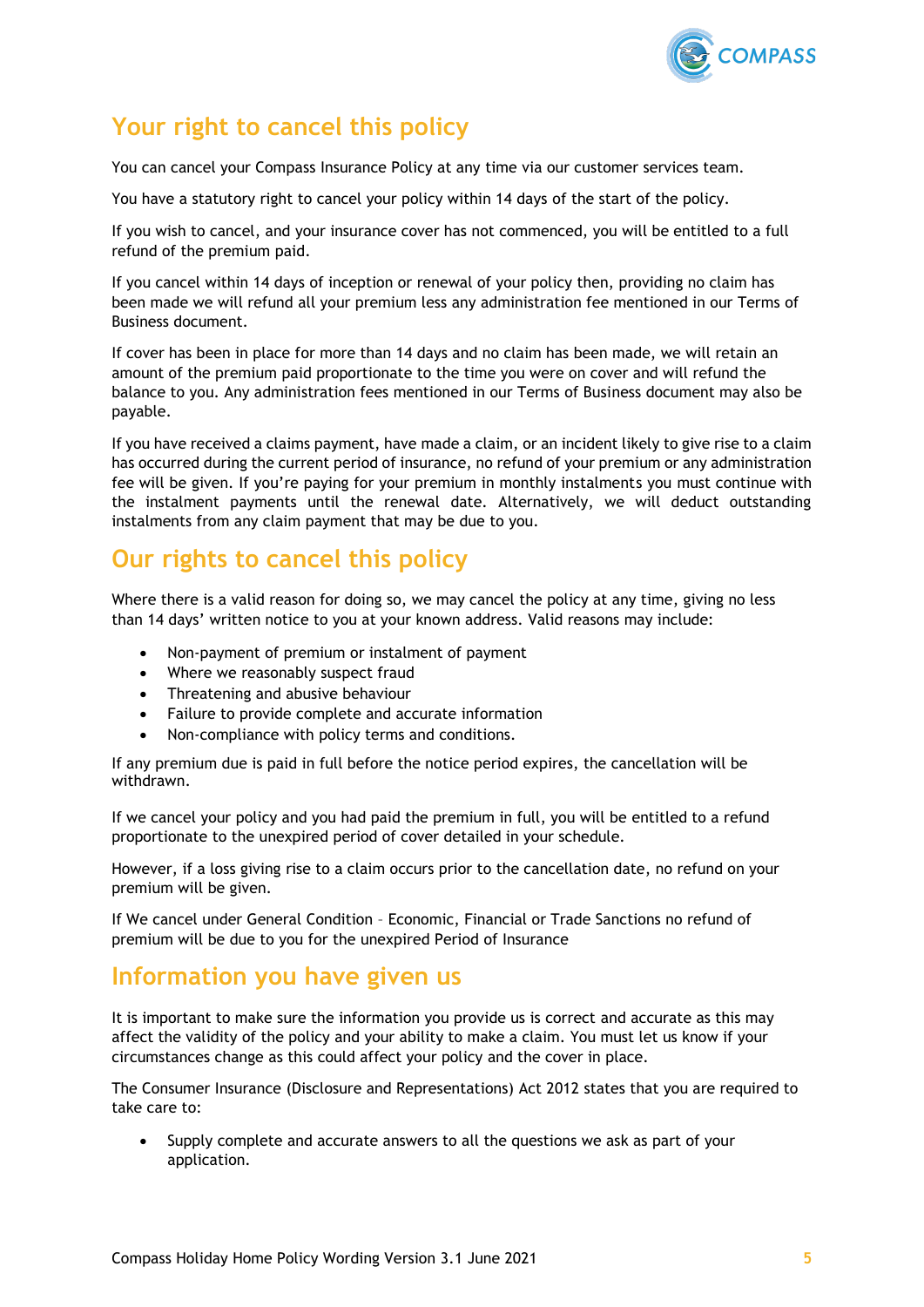

- To make sure that all information supplied as part of your application for cover is correct to the best of your knowledge.
- To let us know of any changes to the answers you provided as part of your application as soon as possible.

If you fail to provide answers in line with the above requirements or if you do not notify us of a change in your circumstances we may take the following action with regards to the policy:

- We may refuse to pay any claim or the claim may not be paid in full, or
- We may cancel your policy, or
- We may revise the terms and cover of your policy.

# <span id="page-5-0"></span>**Changes to your information**

If any of the information on your insurance schedule changes, please let us know as soon as possible. Changes to your circumstances will not be insured unless we have agreed to provide cover, have issued a new insurance schedule and have charged or refunded any change in your premium.

Changes you must advise us of include, but are not limited to:

- Changes to the replacement value of your structure and/or contents
- Any improvements made or newly added structures e.g. decking, steps, hot tubs
- The movement of your structure to another pitch or another park
- The replacement of your structure with a new model
- A change your contact details such as postal or email address.

If you do not advise us of any changes to your circumstances we will determine if your failure has been deliberate, reckless or careless and your policy may be affected in accordance with the "Information you have given us" clause above.

If your change means that we can no longer provide cover, we will give you notice of cancellation in accordance with the policy clause "Our rights to cancel this policy" above.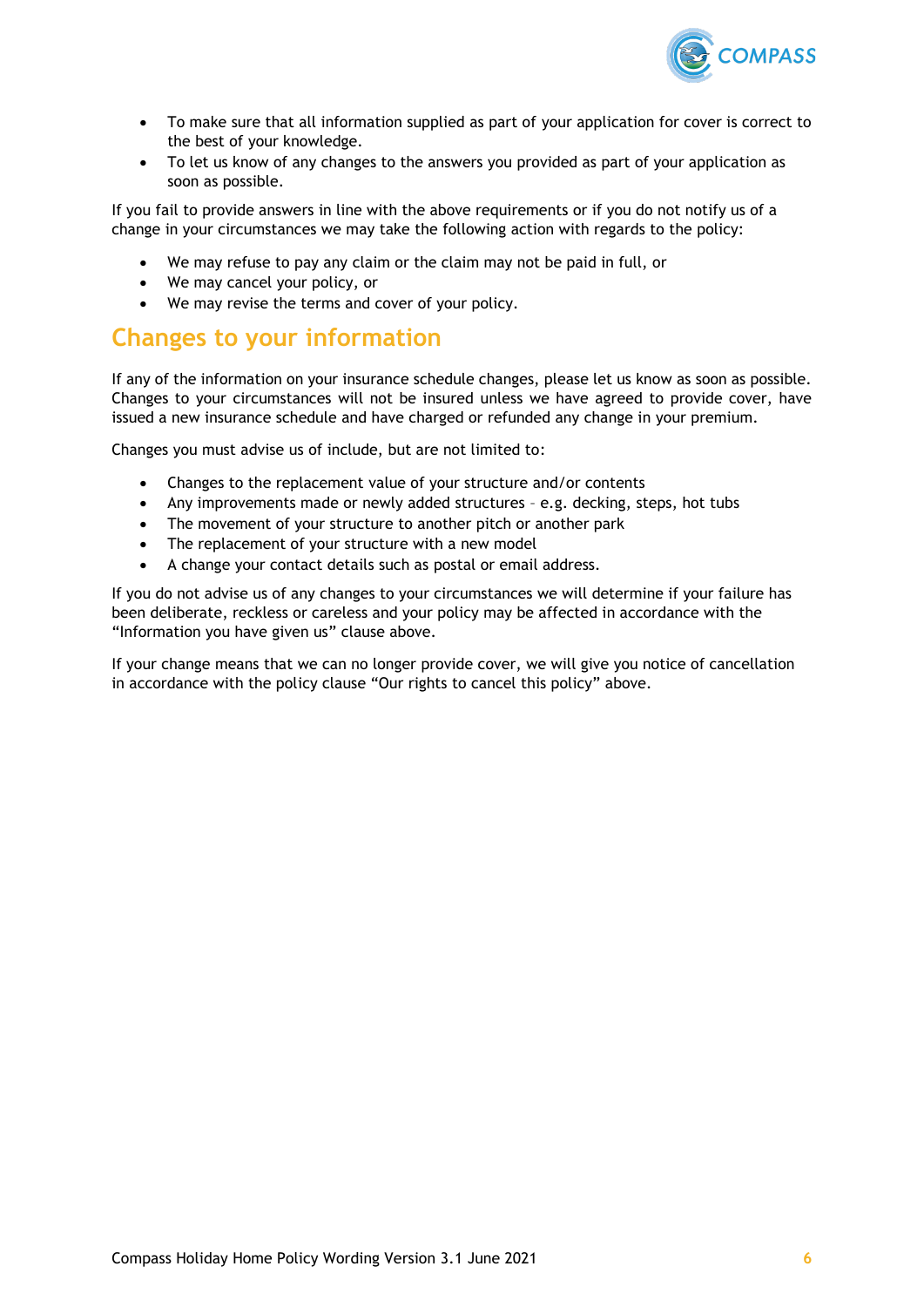

# <span id="page-6-0"></span>**Making a claim**

In the event of an accident or incident you should take any immediate action you feel is necessary to protect yourself/your family, your structures and contents from further damage/loss as long as it is safe to do so – e.g. switch off the gas, electricity, or water supply.

Your park may be best placed to offer you immediate assistance, especially if emergency repairs are required to make your structures secure or safe.

If a crime has occurred, you will need to obtain a crime reference number from the Police.

**Note:** Any work completed by your park or contractors supplied by your park that have not been approved by us may not come with an insurer guarantee

As soon as you can, please then get in touch with our claims team with the details of what has occurred. Our claims helpline operates 24 hours a day every day.

Address: Compass Claims, Oakleigh House, 14 – 16 Park Place, Cardiff, CF10 3DQ Telephone: 0345 604 9860 Email: [compassclaims@uk.sedgwick.com](mailto:compassclaims@uk.sedgwick.com)

We may request certain information and will advise what further action should be taken and whether you need to provide (at your own expense) any further details. We may also need to arrange a visit and an inspection. If any structures need to be reinstated, you may need to provide plans, specifications etc. to enable the insurer to deal with the claim.

When dealing with a claim, the Insurer has the right to:

- enter any structures where damage/loss has occurred and to take and keep possession of the insured property and (at their discretion) deal with the salvage. Your property remains yours at all times and neither we nor the insurer will take ownership of, accept liability for, sell or dispose of any of your property unless agreed with you in writing.
- To undertake proceedings in your name and on your behalf to recover compensation or secure payment from any third party in respect of anything covered by the policy
- To pay You the maximum sum payable under any cover (but deducting in such case any sum or sums already paid) or any lesser sum for which a claim or claims can be settled and the Insurer shall then be under no further liability except for the payment of costs and expenses (whether recovered from You by any claimant or incurred with the written consent of the Insurer) incurred prior to the date of such payment of such maximum sum or such lesser sum as the case may be and for which the Insurer may be responsible under the Policy

# **Notice of a claim being made against you**

If you receive notice that you or your family are being held responsible for an accident or incident, please do not admit responsibility, but advise us as soon as possible, supplying full details in writing. Please also forward any related legal documentation or correspondence you receive immediately, for example any claim form, writ or summons, without answering it.

It is important that you do not negotiate, pay, settle, admit or repudiate any claim without our written consent and that you give all necessary practical information and assistance to enable the Insurer to settle or resist any claim, or to institute proceedings.

Failure to comply with any of the above could seriously prejudice your position and may result in the insurer refusing to consider the claim.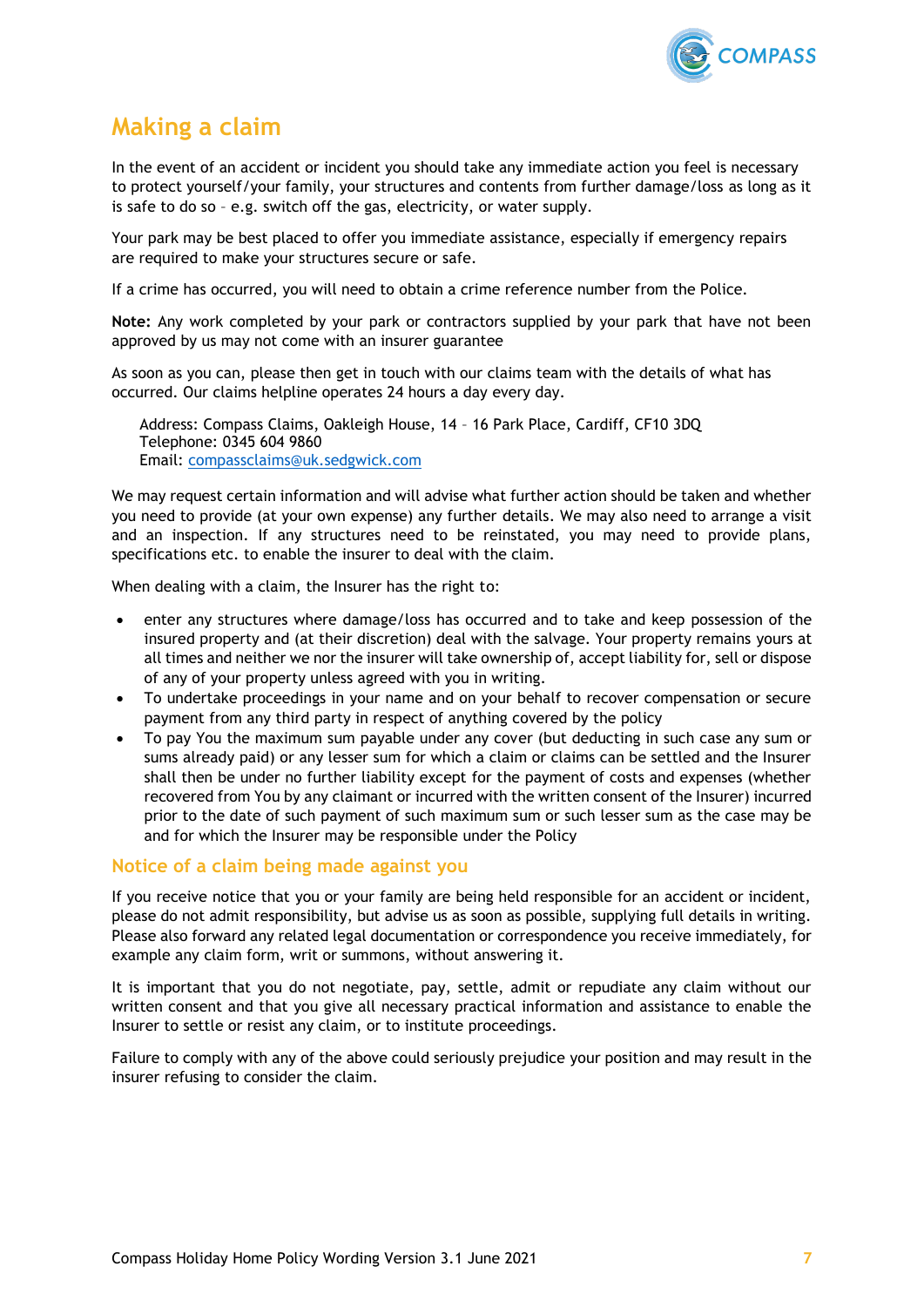

# <span id="page-7-0"></span>**How to make a complaint**

It is always Our intention to provide a first-class standard of service. However, if You have any cause for concern or wish to make a complaint, You should contact:

Compass 7 Pullman Court Great Western Road Gloucester GL1 3ND

Telephone: 0344 274 0277 Email: complaints@compass.co.uk

If You remain dissatisfied with the way in which your complaint has been handled, or You have not received a final response within eight (8) weeks, You may have the right to refer Your complaint to the Financial Ombudsman Service at:

The Financial Ombudsman Service Exchange Tower London E14 9SR Telephone Number: (0800) 0234 567 or (0300) 1239 123.

Email: [complaint.info@financial-ombudsman.org.uk](mailto:complaint.info@financial-ombudsman.org.uk)

You can also visit their website at [www.financial-ombudsman.org.uk](http://www.financial-ombudsman.org.uk/) for further information.

Whilst we are bound by the decision of the Financial Ombudsman Service, You are not. Following this complaint procedure does not affect Your right to take legal action.

#### **Financial Services Compensation Scheme (FSCS)**

Your Insurer is covered by the FSCS. You may be entitled to compensation from the FSCS if they are unable to meet their obligations to You under this Policy. This depends on the type of insurance and the circumstances of the claim.

Further information about the FSCS is available on their website at [www.fscs.org.uk.](http://www.fscs.org.uk/)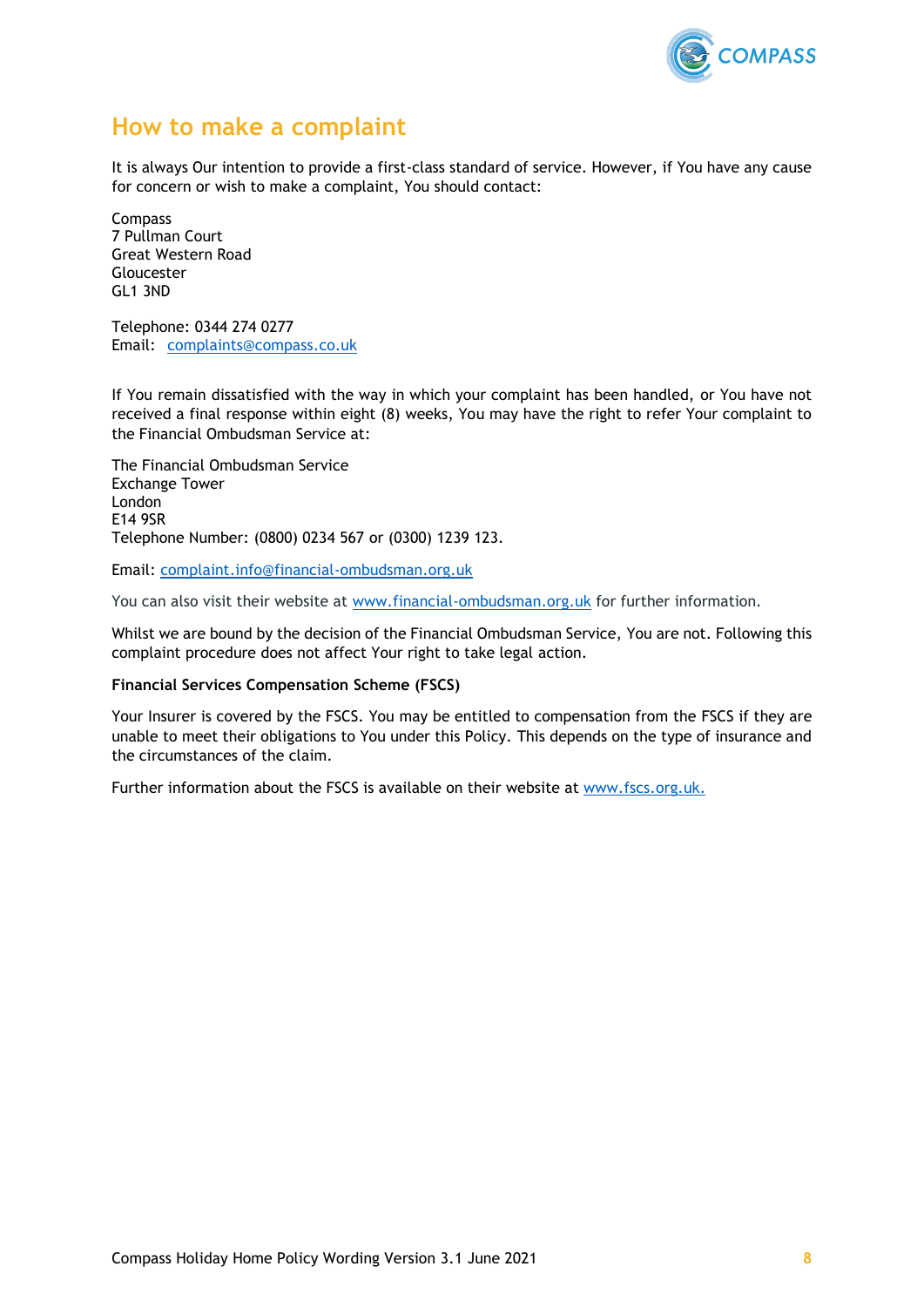

# <span id="page-8-0"></span>**Policy Definitions**

Wherever the following words appear in this document they will have the following meanings:

## **Act of Terrorism**

An act, including the use of force or violence and/or the use of biological, chemical and/or nuclear force or contamination and/or the threat thereof, of any person or groups of persons, whether acting alone or on behalf of or in connection with any organisations or governments, committed for political, religious, ideological or similar purposes including the intention to influence any government and or to put the public, or any section of the public, in fear.

### **Bicycle**

Any cycle, including tricycle and tandem, trailer cycle or push scooter, powered by human pedalling and/or battery which is not subject to the requirements of the Road Traffic Act.

### **Contents**

Household goods, personal possessions, valuables and clothing inside the Structures which belong to You, or Your Family, or for which You are responsible.

Contents do not include mobile telephones, cameras and other photographic equipment, binoculars, telescopes, spectacles, contact or corneal lenses, hearing aids, motor vehicles, motorcycles, caravans, trailers, watercraft and/or outboard engines, or any accessories to these items, watersports clothing and equipment, fishing tackle, golfing equipment, Bicycle, pets and livestock, landlords' fixtures and fittings, Money and documents of any kind.

#### **Endorsement**

A variation in the terms (or change of details) of Your Policy that can extend or restrict cover.

### **Excess**

The amount You will have to pay towards each separate claim.

# **Family**

You, Your spouse (meaning a legal husband/wife or civil partnership relationship), any common law partner, dependent children and other relatives who permanently live with You.

#### **Heave**

Upward movement of the ground beneath the Structures as a result of the soil expanding.

#### **Insurer**

Accelerant Insurance Europe

#### **Index Linking**

We will increase the structure sum insured at each renewal to reflect increases in the cost of replacing your structure on a New for Old basis. This increase will be reflected in the sum insured shown on your renewal schedule.

#### **Land**

The area for which you are responsible for on which Your Structures are located.

#### **Landslip**

Downward movement of sloping ground.

### **Market Value**

The amount You are likely to have received if your Structure or Contents were sold on the open market in their condition immediately before the damage occurred, up to the maximum amount shown on your Schedule.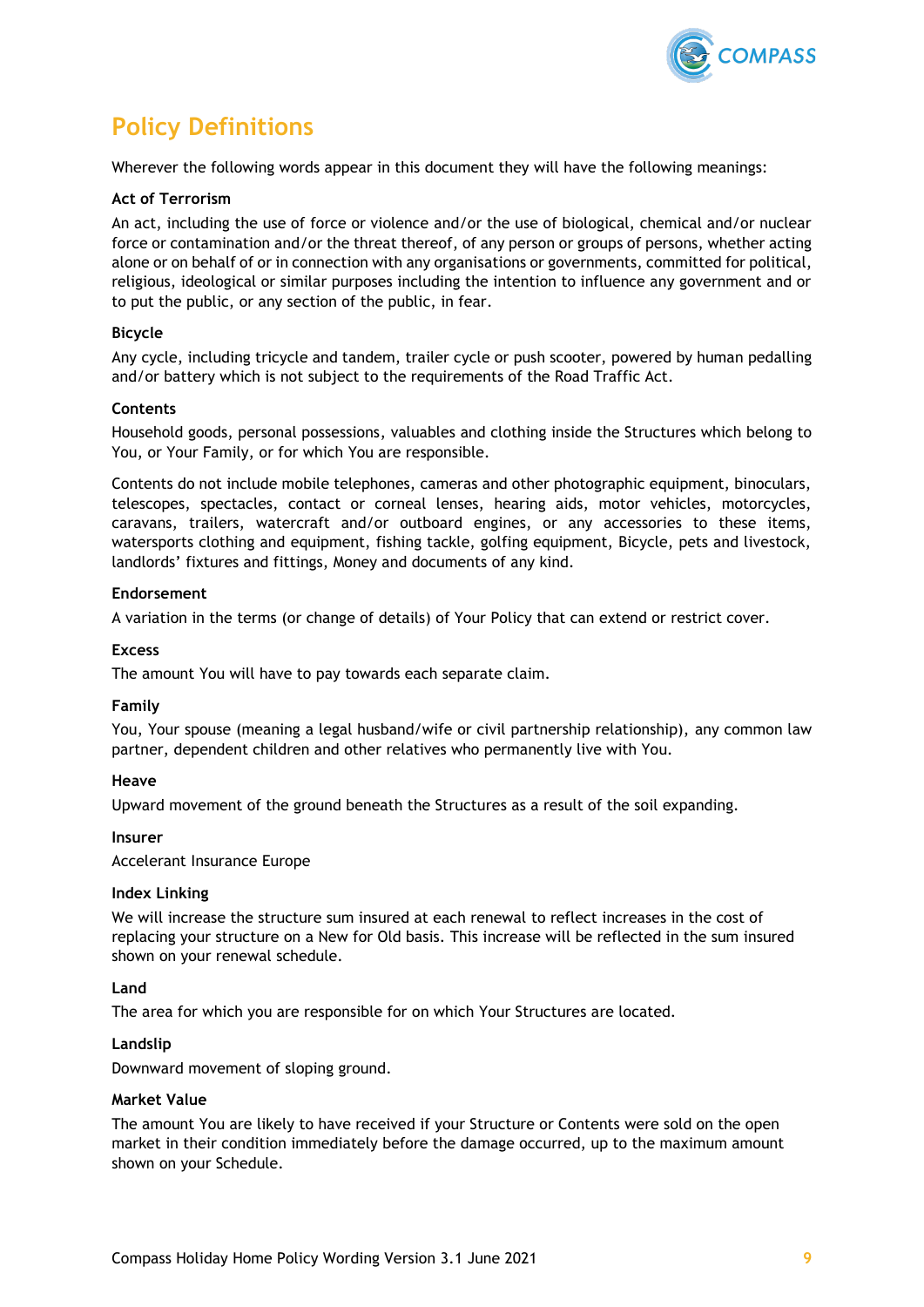

# **Money**

Cash, bank or currency notes, cheques, postal and Money orders, postage stamps not forming part of a stamp collection, savings stamps and savings certificates, travellers' cheques, travel tickets, premium bonds and gift tokens.

### **Park**

The park on which your Structure is located as listed in your Schedule, registered with the local authority and in possession of a valid holiday park license.

### **Policy**

The Policy is Your contract of insurance with the Insurer.

#### **Settlement**

Downward movement as a result of the ground being compressed by the weight of the Structures.

#### **Schedule**

The Schedule is evidence of Your contract of insurance with the Insurer. It shows details of You, the Policy number, the Insurer, the location of the Structures, the Period of Insurance, the basis of cover, the standard Excess, the Endorsements which apply and the premium. The Schedule is part of the Policy and We will issue a new Schedule when the Policy is altered.

#### **Structures**

The holiday caravan/lodge/chalet described in your schedule and sited on a park that is registered with the local authority and has a holiday licence. This includes standard fixtures, fittings and equipment supplied by the manufacturer/builder when new, underground service pipes and cables prior to joining the main or shared service point, ancillary domestic outbuildings, fixed storage chests, steps, balconies, patios, decking, verandas, hot tubs, external gas bottles, solar panels, wind turbines, flotation devices, skirting and associated fences hedges and gates.

#### **Subsidence**

Downward movement of the ground beneath the Structures where the movement is unconnected with the weight of the Structures.

#### **Unoccupied**

When the Structures is/are left unattended by You, or a responsible member of Your Family or a responsible adult for a period in excess of 72 hours.

### **United Kingdom**

England, Wales, Scotland, Northern Ireland, the Isle of Man and Channel Islands.

#### **Valuables**

Jewellery, watches, furs, items or sets or collections of gold, silver or other precious metals, works of art, sets of stamps or coins or medals all belonging to You. The maximum sum insured for Valuables is 25% of your Contents sum insured. The maximum sum insured for a single item is £500.

### **We, Our, Us**

Compass acting on behalf of the Insurer.

### **Wear and Tear**

A reduction in value through age, natural deterioration, ordinary use, depreciation due to use, damage by exposure to the light, lack of maintenance or damage which happens gradually over a period of time. Examples of things that are likely to be affected include failure of double-glazing units, fencing, carpets and flooring and clothing.

## **You, Your, the Insured**

The owners of Structures and/or Contents specified by the person taking out the Policy during the period of insurance for their respective rights and interests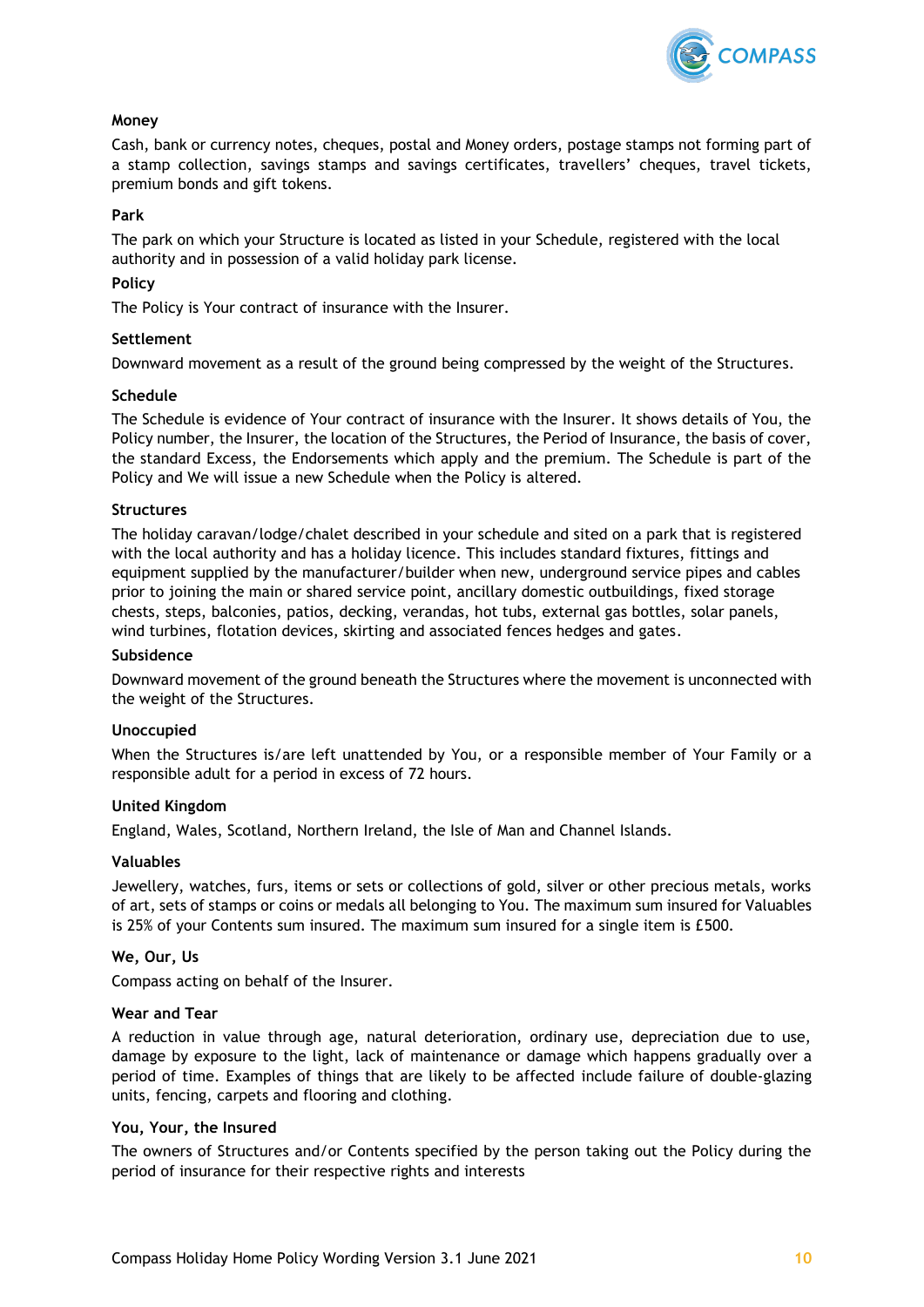

# <span id="page-10-0"></span>**Section 1 – Damage to Structure and Contents**

The Insurer will pay for direct physical loss of or damage to Your Structures or Contents occurring during the period of insurance caused by the following if stated as covered in the Schedule:

# **Section Cover**

| <b>What is covered</b>                                                                                                                                                                                       | What is not covered                                                                                                                                                                                                                                                                                                                                                                                                                                                                                                                                                                                              |
|--------------------------------------------------------------------------------------------------------------------------------------------------------------------------------------------------------------|------------------------------------------------------------------------------------------------------------------------------------------------------------------------------------------------------------------------------------------------------------------------------------------------------------------------------------------------------------------------------------------------------------------------------------------------------------------------------------------------------------------------------------------------------------------------------------------------------------------|
| The Insurer will pay for direct physical loss of<br>or damage to Your Structures or Contents<br>occurring during the period of insurance caused<br>by the following if stated as covered in the<br>Schedule: | The amount of any Excess shown in Your<br>Schedule unless otherwise stated in the Policy<br>Any loss occurring from the permanent<br>occupation of the Structure or use as a<br>permanent residence<br>Loss or damage from Wear and Tear or<br>anything that happens gradually                                                                                                                                                                                                                                                                                                                                   |
| Fire, smoke, lightning, explosion or<br>1.<br>earthquake                                                                                                                                                     |                                                                                                                                                                                                                                                                                                                                                                                                                                                                                                                                                                                                                  |
| Riot, civil commotion, strike, labour<br>2.<br>disturbances or locked out workers                                                                                                                            |                                                                                                                                                                                                                                                                                                                                                                                                                                                                                                                                                                                                                  |
| 3.<br>Malicious acts and vandalism                                                                                                                                                                           | Loss or damage caused by deliberate acts by<br>You, Your Family or any person lawfully in Your<br>Structures other than a hirer<br>Cover for damage caused by a hirer is subject<br>to:<br>A £500 Excess for each and every loss<br>$\bullet$<br>The booking having been made via the<br>$\bullet$<br>park on which Your Structures are located<br>(who will provide the Insurer with the<br>name and address of the hirer or tenant<br>responsible for the damage) OR the<br>booking having been made in accordance<br>with the rules, terms and conditions of the<br>park on which Your Structures are located |
| Aircraft and other aerial devices or<br>4.<br>anything dropped or falling from them                                                                                                                          |                                                                                                                                                                                                                                                                                                                                                                                                                                                                                                                                                                                                                  |
| Storm, including weight of snow or flood<br>5.                                                                                                                                                               | Loss or damage to fences, hedges and gates<br>that form the boundary to your Land and that<br>are not directly adjacent to or attached to,<br>your Structure.<br>Damage arising from seepage of water into any<br>Structures through seams or seals from<br>anything that happens gradually                                                                                                                                                                                                                                                                                                                      |
| Theft or attempted theft<br>6.                                                                                                                                                                               | Loss or damage by any person lawfully in Your<br><b>Structures</b><br>Loss or damage while the Structures or any<br>part is lent, let or used for trade/ business<br>purposes, unless a person has used violent<br>force to enter or leave the Structures                                                                                                                                                                                                                                                                                                                                                        |
| Escape of liquified petroleum gas or oil<br>7.<br>from any domestic heating installation                                                                                                                     | Loss or damage caused by corrosion or Wear<br>and Tear<br>Loss or damage to the damaged part of the<br>installation itself                                                                                                                                                                                                                                                                                                                                                                                                                                                                                       |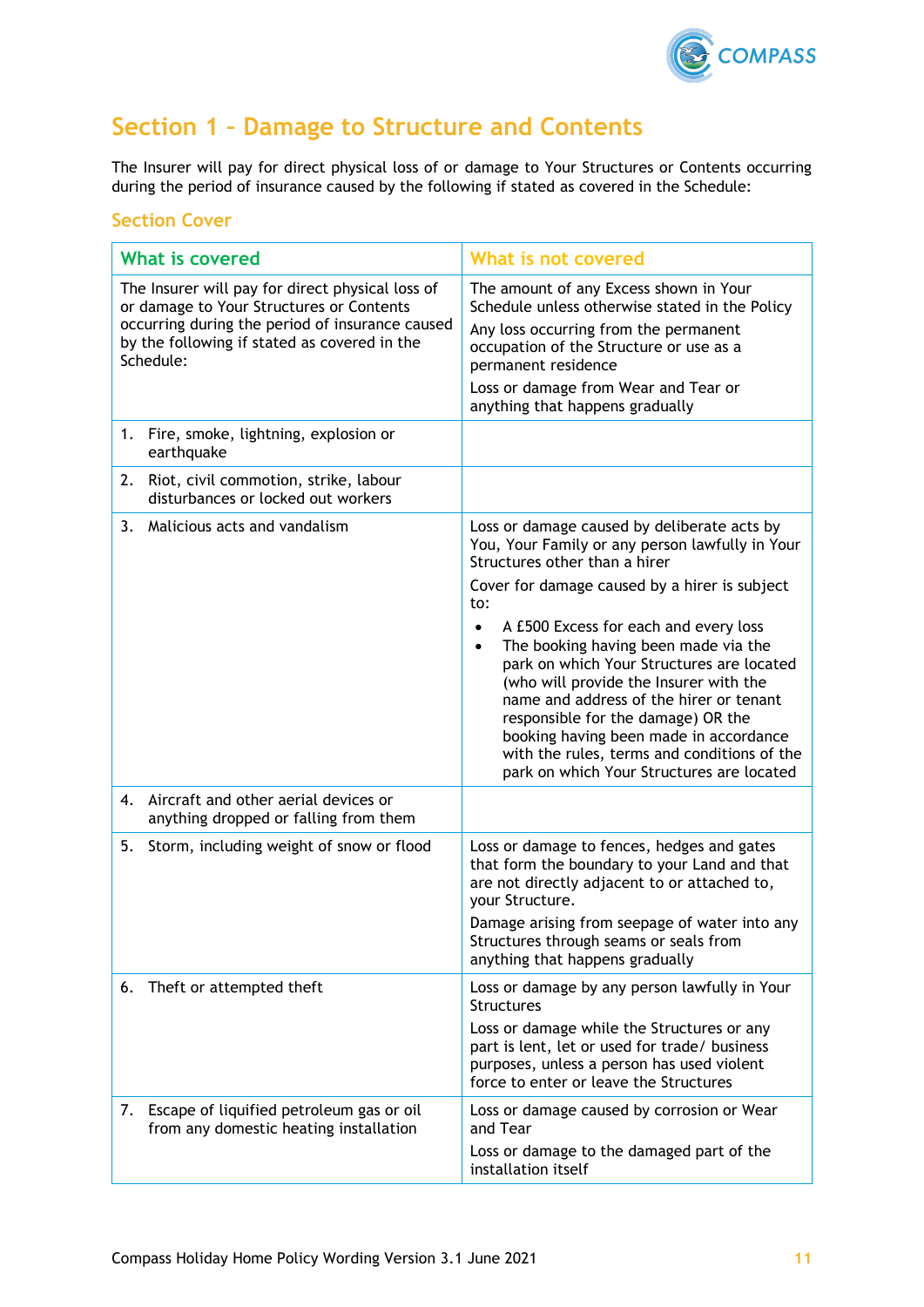

| <b>What is covered</b>                                                                                                                                                                                                                                             | What is not covered                                                                                                                                                                                                                                                                                                                                                                                                                                                                                                                                                                                                                                                   |
|--------------------------------------------------------------------------------------------------------------------------------------------------------------------------------------------------------------------------------------------------------------------|-----------------------------------------------------------------------------------------------------------------------------------------------------------------------------------------------------------------------------------------------------------------------------------------------------------------------------------------------------------------------------------------------------------------------------------------------------------------------------------------------------------------------------------------------------------------------------------------------------------------------------------------------------------------------|
| 8.<br>Water freezing, or escape of water in or<br>from any domestic water or heating<br>installation                                                                                                                                                               | Loss or damage caused by corrosion or Wear<br>and Tear<br>Loss or damage to the damaged part of the                                                                                                                                                                                                                                                                                                                                                                                                                                                                                                                                                                   |
|                                                                                                                                                                                                                                                                    | installation itself                                                                                                                                                                                                                                                                                                                                                                                                                                                                                                                                                                                                                                                   |
|                                                                                                                                                                                                                                                                    | Loss or damage occurring between 1st October<br>and 14th March when your Structure is<br>Unoccupied unless you have taken the<br>precautions defined below:                                                                                                                                                                                                                                                                                                                                                                                                                                                                                                           |
|                                                                                                                                                                                                                                                                    | If your Park is Closed                                                                                                                                                                                                                                                                                                                                                                                                                                                                                                                                                                                                                                                |
|                                                                                                                                                                                                                                                                    | (a) Turning off the water at the mains<br>stopcock and fully draining down all<br>equipment to the manufacturers<br>specifications<br>(b) Leaving a proprietary sealed heating<br>system that contains anti-freeze and<br>has been maintained to the<br>manufacturers specification in<br>operation<br>(c) Using a Park approved service to drain<br>down your Structure<br>If your Park is Open<br>(d) You must ensure that the water has<br>been turned off at the mains stopcock,<br>all taps are left open, sinks and plug<br>holes are left unobstructed, or the full<br>central heating system has been set to<br>operate daily and overnight to avoid<br>frost |
|                                                                                                                                                                                                                                                                    | Where precautions a) or d) have been taken a<br>£250 Excess will apply to each and every claim<br>and or where precautions b) or c) have been<br>taken then the standard policy Excess applies                                                                                                                                                                                                                                                                                                                                                                                                                                                                        |
| Collision by any vehicle or animal<br>9.                                                                                                                                                                                                                           |                                                                                                                                                                                                                                                                                                                                                                                                                                                                                                                                                                                                                                                                       |
| 10. Breakage or collapse of television or radio<br>satellite receiving dishes, their fittings or<br>masts                                                                                                                                                          |                                                                                                                                                                                                                                                                                                                                                                                                                                                                                                                                                                                                                                                                       |
| 11. Falling trees, telegraph poles, flag poles,<br>or lamp posts or any parts of them                                                                                                                                                                              | The cost of removing and disposing of any<br>fallen item where no damage has occurred to<br>your Structure or that are not on your Land<br>Loss or damage to fences, hedges and gates<br>that do not form part of your Structure                                                                                                                                                                                                                                                                                                                                                                                                                                      |
| 12. Accidental breakage or fracture of fixed<br>glass in windows, doors, fanlights, skylights<br>or ceramic hobs or sanitary fittings<br>extending through the entire thickness of<br>the glass or ceramic hob, or the item of<br>sanitary ware in Your Structures |                                                                                                                                                                                                                                                                                                                                                                                                                                                                                                                                                                                                                                                                       |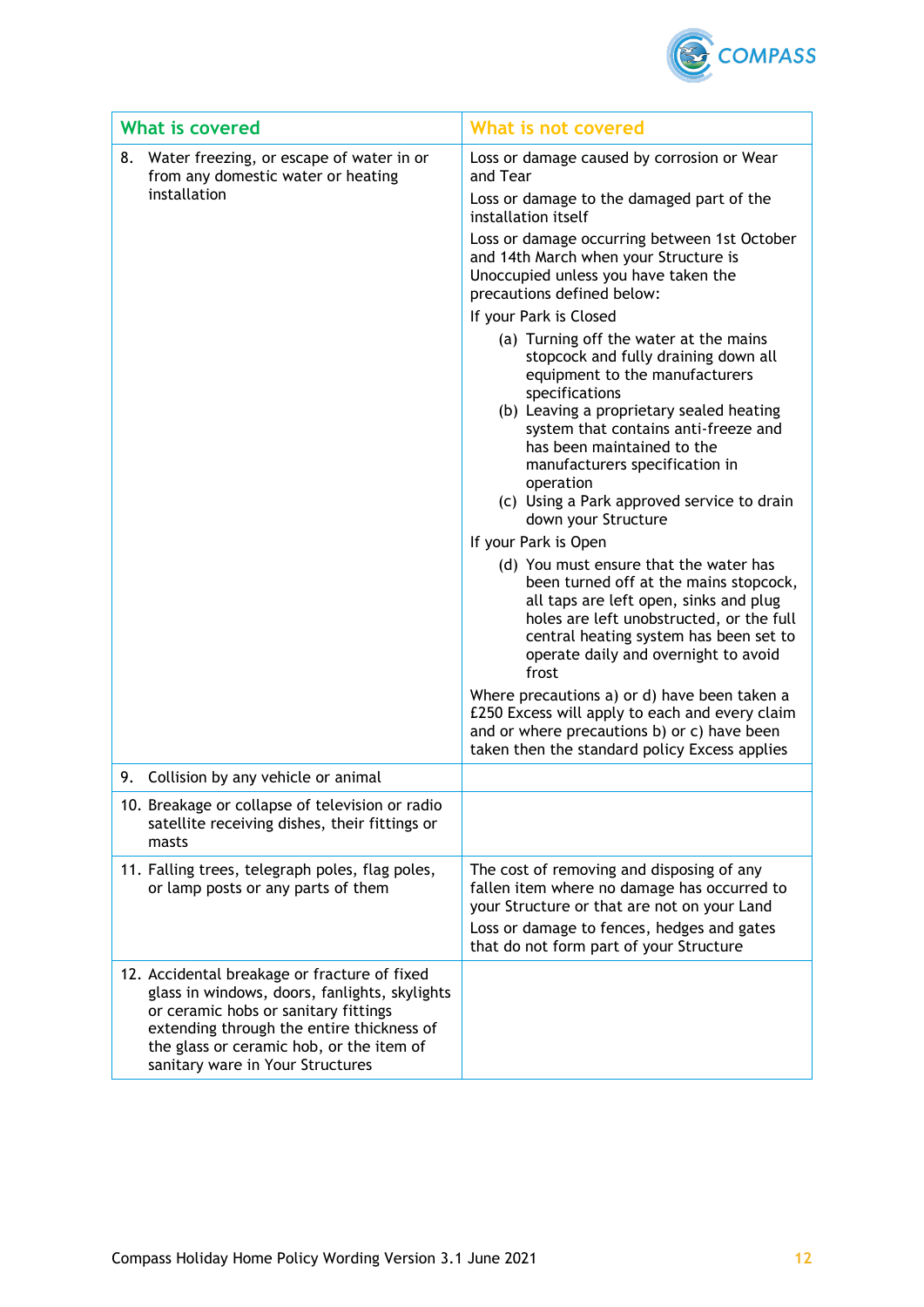

| <b>What is covered</b>                                                                                                        | What is not covered                                                                                                                                                                                                                                                                                                                                                                                                                                                                                                                                                                                                                                     |
|-------------------------------------------------------------------------------------------------------------------------------|---------------------------------------------------------------------------------------------------------------------------------------------------------------------------------------------------------------------------------------------------------------------------------------------------------------------------------------------------------------------------------------------------------------------------------------------------------------------------------------------------------------------------------------------------------------------------------------------------------------------------------------------------------|
| 13. Subsidence, Heave or Landslip of the site<br>on which Your Structures stand and for<br>which You are legally responsible. | In respect of Your Structures the first £1,000 of<br>each and every loss<br>Loss or damage caused by:<br>the bedding down of new Structures or the<br>Settlement of newly made-up ground<br>within 12 months of completion of building<br>work<br>defective design<br>$\bullet$<br>inadequate foundations and or foundations<br>$\bullet$<br>which did not meet building regulations<br>current at the time of construction; or<br>coastal or riverbank erosion<br>Loss or damage occurring while Your Structures<br>is undergoing demolition, structural alteration                                                                                    |
|                                                                                                                               | or structural repair                                                                                                                                                                                                                                                                                                                                                                                                                                                                                                                                                                                                                                    |
| 14. Accidental Damage                                                                                                         | Loss or damage to any Structure or Contents<br>insured on a Market Value basis.<br>Loss or damage caused by:                                                                                                                                                                                                                                                                                                                                                                                                                                                                                                                                            |
|                                                                                                                               | Any event already covered by any other<br>٠<br>part of this Policy<br>any kind of fungi, rot, woodworm, moth,<br>$\bullet$<br>damp or frost; or<br>faulty manufacture, faulty workmanship or<br>$\bullet$<br>use or defective materials; or<br>deterioration of any process of cleaning,<br>٠<br>dyeing, restoration; or<br>corrosion, Wear and Tear, Settlement,<br>$\bullet$<br>shrinkage or anything that happens<br>gradually<br>The costs of routine maintenance or<br>normal costs of decoration<br>Loss or damage to any part of a machine or<br>system arising out of its own mechanical or<br>electrical fault, breakdown, burn out or failure |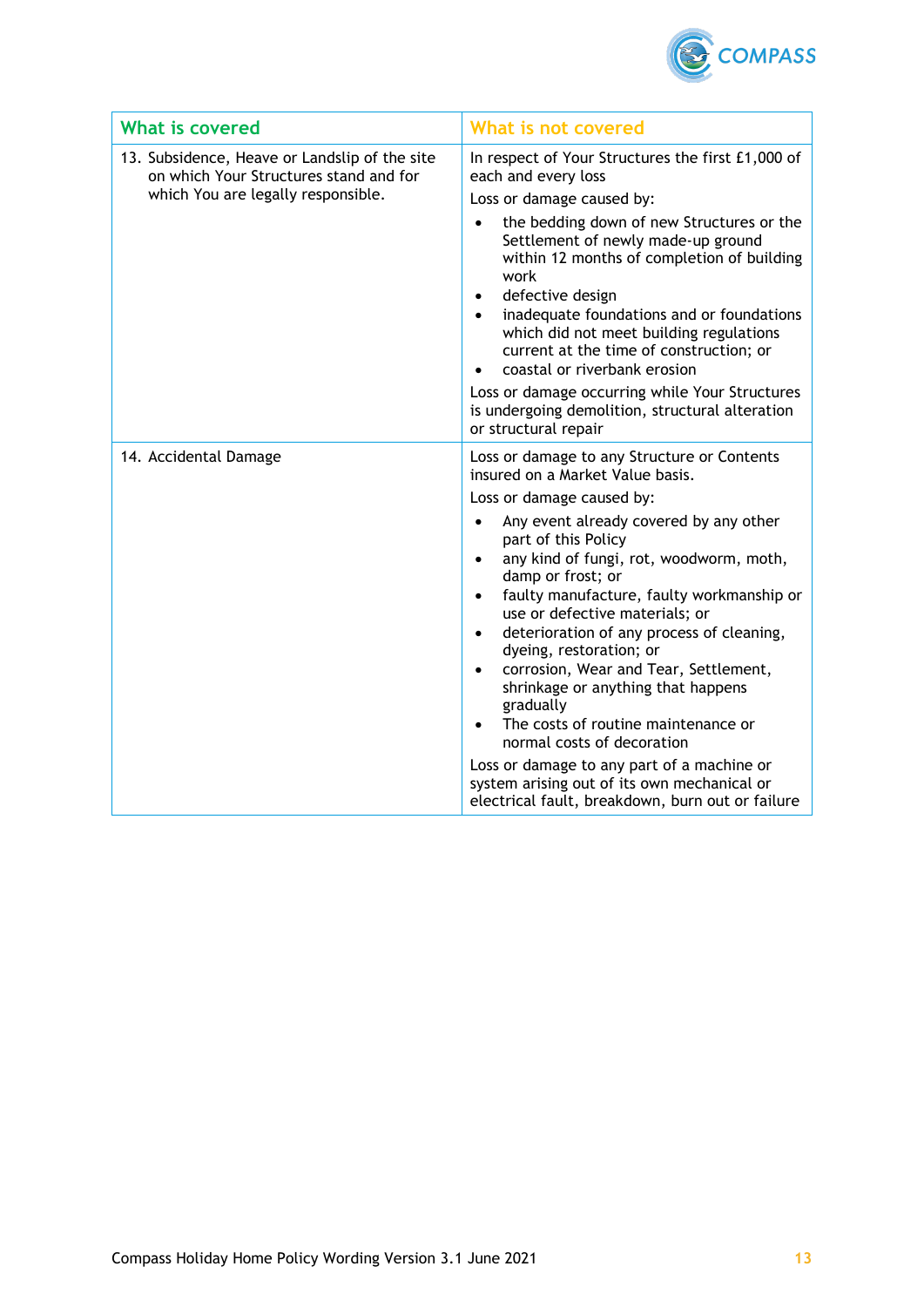

# **Section Benefits**

| <b>What is covered</b>                                                                                                                                                                                                                                                                             | What is not covered                                                                                                                                                                                 |
|----------------------------------------------------------------------------------------------------------------------------------------------------------------------------------------------------------------------------------------------------------------------------------------------------|-----------------------------------------------------------------------------------------------------------------------------------------------------------------------------------------------------|
|                                                                                                                                                                                                                                                                                                    | The amount of any Excess shown in Your<br>Schedule unless otherwise stated in the Policy<br>Any loss occurring from the permanent<br>occupation of the Structure or use as a<br>permanent residence |
| 1. Additional Expenses                                                                                                                                                                                                                                                                             |                                                                                                                                                                                                     |
| After a loss which is insured under the Policy the<br>Insurer will pay the following expenses or losses<br>which You have incurred with the Insurer's<br>permission:<br>Surveyors' legal and other fees to rebuild or<br>repair Your Structures<br>The costs of removing debris, dismantling,<br>٠ | More than £10,000 in any one claim for a<br>Caravan or £15,000 for a Lodge or Chalet                                                                                                                |
| demolishing, shoring up, propping up or<br>supporting parts of Your Structures which<br>have been damaged                                                                                                                                                                                          |                                                                                                                                                                                                     |
| The additional costs of rebuilding or<br>$\bullet$<br>repairing the damaged parts of Your<br>Structures to meet any Government or Local<br>Authority requirements<br>Costs incurred in the delivery and or re-<br>٠                                                                                |                                                                                                                                                                                                     |
| siting of any insured Structures at the<br>insured premises                                                                                                                                                                                                                                        |                                                                                                                                                                                                     |
| 2. Rent and alternative holiday<br>accommodation                                                                                                                                                                                                                                                   |                                                                                                                                                                                                     |
| If Your Structures are rendered uninhabitable<br>because of any damage which is insured under<br>the Policy, the Insurer will pay You the following<br>expenses or losses:                                                                                                                         | More than 20% of the total sum insured on Your<br>Structures and Contents for any one claim<br>Any costs incurred without the Insurer's prior<br>agreement                                          |
| alternative<br><b>The</b><br>of<br>holiday<br>cost<br>accommodation; or<br>Rent You would have received or<br>$\bullet$<br>Rent/pitch fees or rates You would have<br>paid for the period the Structures could<br>not be occupied                                                                  |                                                                                                                                                                                                     |
| 3. Selling your structures<br>When You have exchanged contracts to sell<br>Your Structures the Insurer will give the buyer<br>the benefit of this insurance until the sale is<br>completed                                                                                                         | Any claim for damage to the Structures if the<br>buyer is insured under any other insurance                                                                                                         |
| 4. Compensation for death<br>The Insurer will pay £10,000 if You, Your<br>spouse or common law partner die within 12<br>months of injury caused by fire, or an assault<br>by thieves in Your Structures                                                                                            |                                                                                                                                                                                                     |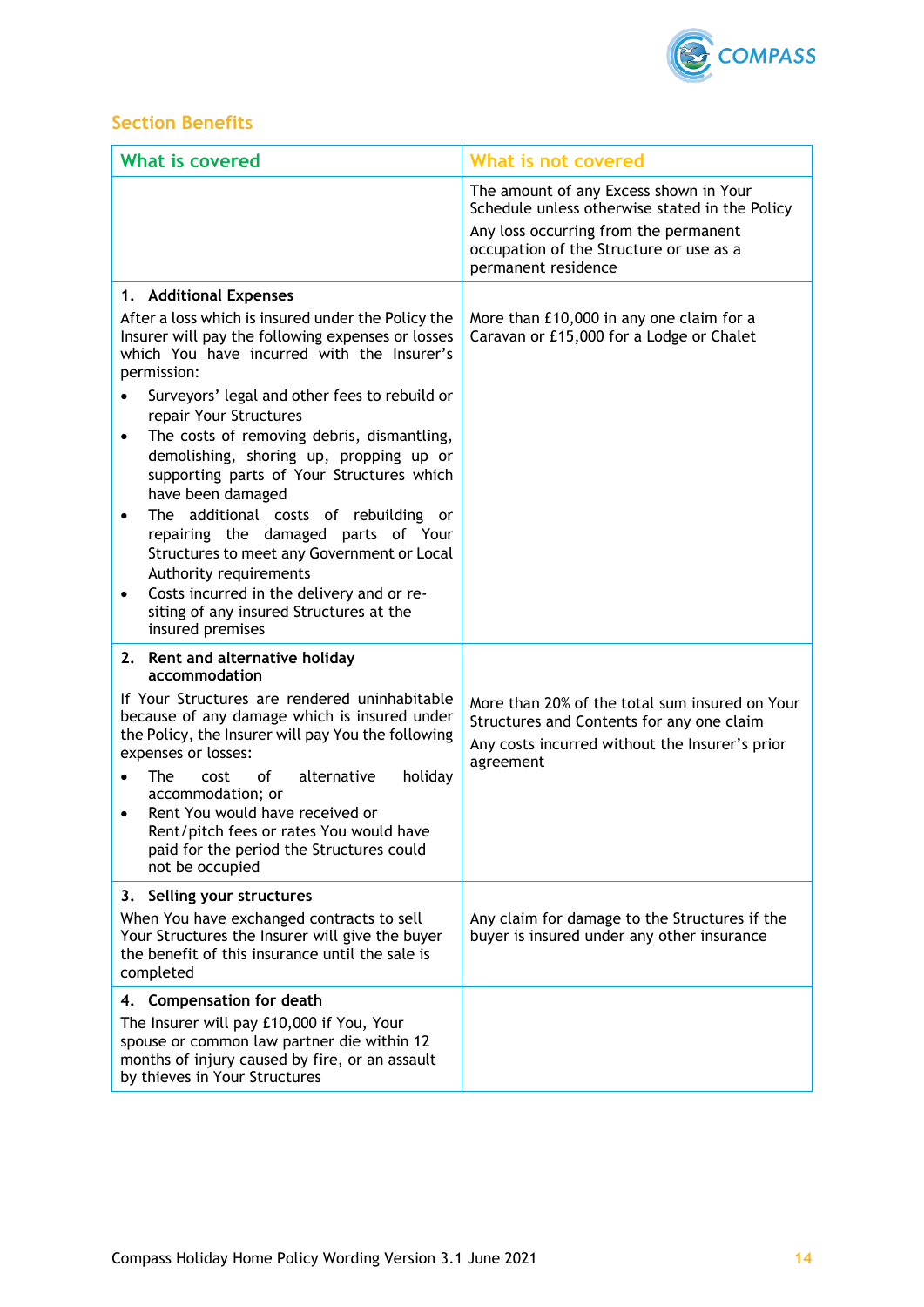

| <b>What is covered</b>                                                                                                                                                                                                                                                                                                                                                                                   | What is not covered                                                                                                                                                                                                                                                            |
|----------------------------------------------------------------------------------------------------------------------------------------------------------------------------------------------------------------------------------------------------------------------------------------------------------------------------------------------------------------------------------------------------------|--------------------------------------------------------------------------------------------------------------------------------------------------------------------------------------------------------------------------------------------------------------------------------|
| 5. Freezer contents<br>The Insurer will pay You up to £500 for the costs<br>of replacing food in Your domestic deep freezer<br>if it is spoilt due to:<br>The freezer unit accidentally breaking<br>down<br>The refrigerant escaping from the unit<br>The electricity or gas supply accidentally<br>failing                                                                                              | Any claim for damage:<br>$\bullet$<br>If caused by the deliberate act of the<br>supply authority<br>If Your freezer is over 10 years old at the<br>date of claim<br>Occurring when the park is closed                                                                          |
| 6. Loss of keys<br>The Insurer will pay You up to £500 for replacing<br>locks, including keys, of the same quality to:<br>Any external doors and windows; and<br>Intruder alarms and safes installed in                                                                                                                                                                                                  |                                                                                                                                                                                                                                                                                |
| <b>Your Structures</b><br>If Your keys are<br>Stolen; or<br>Accidentally lost                                                                                                                                                                                                                                                                                                                            |                                                                                                                                                                                                                                                                                |
| 7. Metered water, liquified petroleum gas<br>or oil used for heating                                                                                                                                                                                                                                                                                                                                     |                                                                                                                                                                                                                                                                                |
| The Insurer will pay You up to £500 in any one<br>period of insurance for loss of metered water,<br>liquified petroleum gas or oil if the loss is<br>caused by insured damage to Your fixed<br>domestic water or heating installation.                                                                                                                                                                   |                                                                                                                                                                                                                                                                                |
| 8. Computer and gaming equipment<br>The Insurer will pay up to 40% of the Contents<br>sum insured in respect of theft of computers<br>including laptops, tablets/ iPads, music<br>players, gaming consoles, hand held gaming<br>consoles, readers including any ancillary<br>equipment and any other electronic device<br>normally carried about the person and not<br>otherwise excluded by this Policy | Loss or damage by any person You have allowed<br>in Your Structures<br>Loss or damage while the Structures or any part<br>is lent, let or used for trade/business purposes,<br>unless a person has used violent force to enter<br>or leave the Structures<br>Mobile telephones |
| <b>Emergency access</b><br>9.<br>The Insurer will pay up to £500 as a result of<br>damage to Your Structures and Contents<br>following necessary access to deal with a<br>medical emergency or to prevent damage to<br><b>Your Structures</b>                                                                                                                                                            |                                                                                                                                                                                                                                                                                |
| 10. Religious ceremonies<br>The Insurer will pay You up to £2,500 for the<br>cost of replacing religious ceremony gifts<br>caused by any event covered by this Section for<br>30 days before and 30 days after the ceremony<br>of You or a member of Your Family. Cover also<br>extends to include whilst in transit to and from<br>Your Structures and the ceremony                                     | Theft from:<br>Unattended<br>vehicles<br>unless<br>involving<br>$\bullet$<br>forcible and violent entry<br>A marquee or similar temporary or semi-<br>$\bullet$<br>temporary building                                                                                          |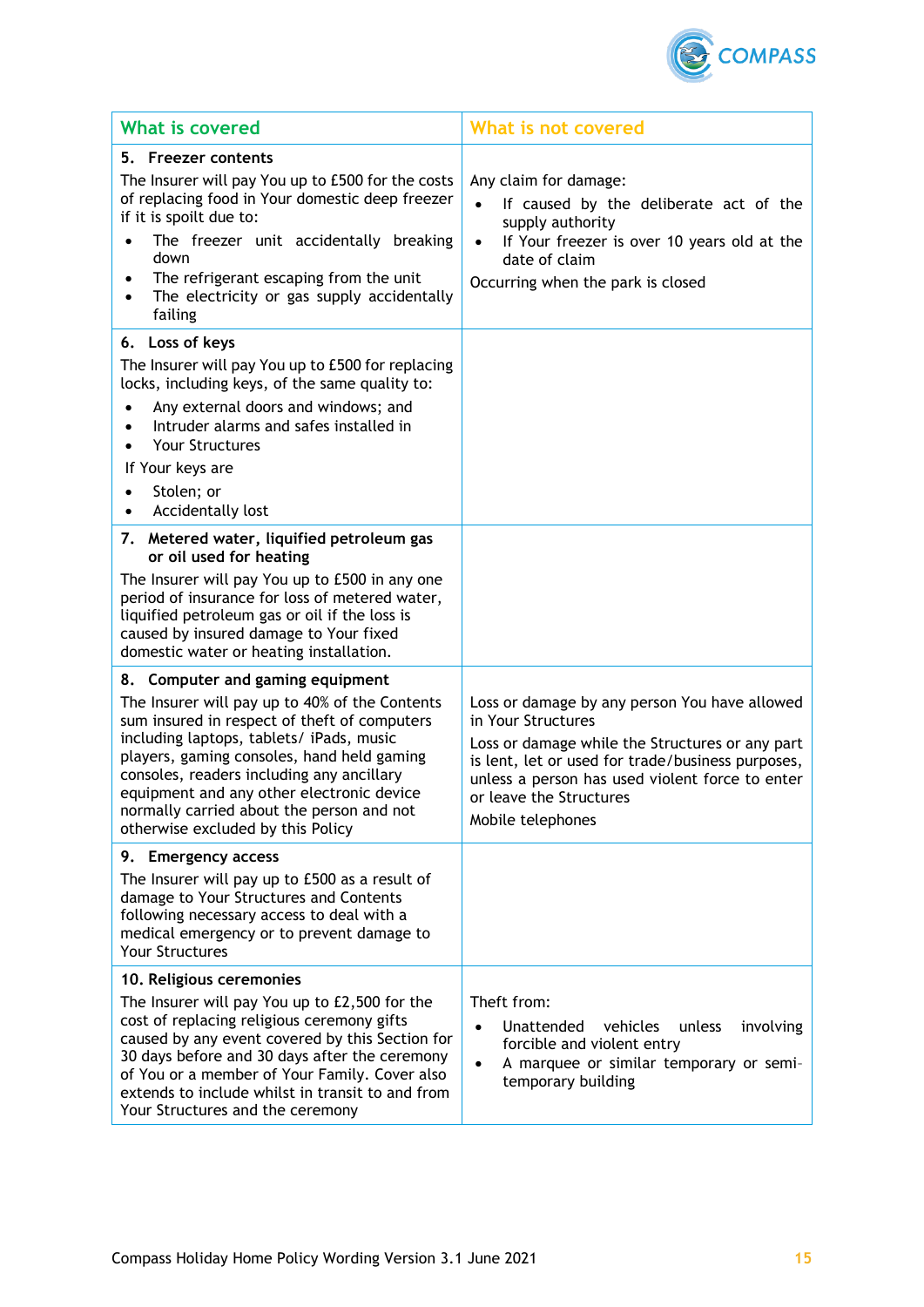

| <b>What is covered</b>                                                                                                                                                                                                                                                                                                                                                                          | <b>What is not covered</b>                                                                                                                                                                                                                                                                                                                                                                                                                                                            |
|-------------------------------------------------------------------------------------------------------------------------------------------------------------------------------------------------------------------------------------------------------------------------------------------------------------------------------------------------------------------------------------------------|---------------------------------------------------------------------------------------------------------------------------------------------------------------------------------------------------------------------------------------------------------------------------------------------------------------------------------------------------------------------------------------------------------------------------------------------------------------------------------------|
| 11. Property in the open<br>The Insurer will pay You up to 20% of Your<br>Contents sum insured up to a maximum of<br>£2,500 for the cost of replacing Your property<br>stolen from outside Your Structures but within<br>the boundaries of Your land                                                                                                                                            |                                                                                                                                                                                                                                                                                                                                                                                                                                                                                       |
| 12. Money<br>The Insurer will pay You up to £500 for loss of<br>Money from Your Structures                                                                                                                                                                                                                                                                                                      | Theft unless involving forcible and violent<br>entry or exit                                                                                                                                                                                                                                                                                                                                                                                                                          |
| 13. Bicycle<br>The Insurer will pay You up to £250 for the cost<br>of repairing or replacing Your Bicycle following:<br>Theft or attempted theft<br>Accidental damage                                                                                                                                                                                                                           | Loss or damage to tyres, lamps or accessories<br>unless the Bicycle is/are stolen or damaged at<br>the same time<br>Damage from mechanical or electrical faults or<br>breakdown<br>Damage while the Bicycle is used for racing or<br>pacemaking or is let out on hire or is used other<br>than for private purposes<br>Replacement of a stolen Bicycle unless it was<br>locked to an immovable object by a Sold<br>Secure Bronze or higher rated lock or kept in a<br>locked building |
| 14. Locating a leak<br>The Insurer will pay You the costs You have to<br>pay during the period of insurance to find and<br>access the source of any escape of:                                                                                                                                                                                                                                  | More than £1,000 any one claim                                                                                                                                                                                                                                                                                                                                                                                                                                                        |
| fuel<br>leaking<br>within<br>Your<br><b>Domestic</b><br>Structures, or water leaking from Your<br>permanent internal plumbing or heating<br>system, fixed water tanks, apparatus, pipes<br>or any fixed domestic heating installation<br>Water leaking from the outside<br>٠<br>underground service pipes for which You<br>are legally responsible at the park address<br>shown in the Schedule |                                                                                                                                                                                                                                                                                                                                                                                                                                                                                       |
| 15. Tree shrubs and landscaping<br>The Insurer will pay You up to £500 for the cost<br>of re-landscaping Your garden following<br>damage by any of the events insured under<br>Items 1 to 6, 8 or 10 to 12 only of Section 1<br>including damage to trees or shrubs                                                                                                                             |                                                                                                                                                                                                                                                                                                                                                                                                                                                                                       |
| 16. Contents in outbuildings<br>The Insurer will pay You up to £500 for Your<br>Contents in outbuildings                                                                                                                                                                                                                                                                                        | Loss or damage by theft unless involving<br>forcible and violent entry or exit                                                                                                                                                                                                                                                                                                                                                                                                        |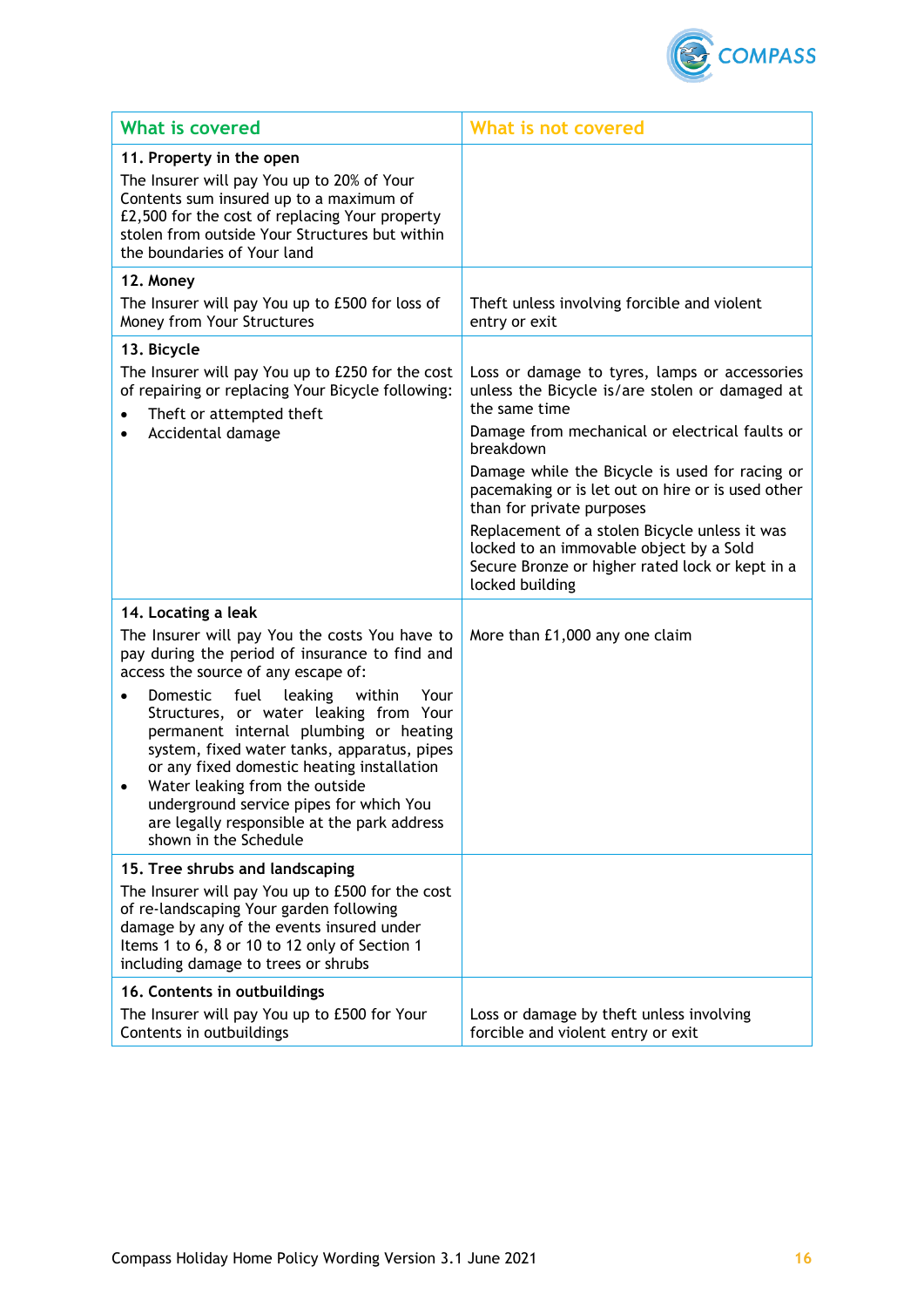

# <span id="page-16-0"></span>**Section 1 - Conditions**

# **Settling Claims**

The Schedule will show You on what basis the Insurer will settle any claims.

# **New For Old Cover**

In the event of direct physical damage to any Structures or Contents the Insurer will pay either the full cost of repair or the equivalent replacement without any deduction for Wear and Tear provided that:

- An actual repair or replacement takes place prior to payment of the claim.
- The Structures or Contents damaged were not up for sale at the time of the loss.
- The cost to replace in full or repair the Structures or Contents is no more than the amount You are insured for and the Additional Expenses described in Section Benefits Extension 1 does not exceed £10,000.
- The Structures or Contents claimed for were maintained and in good repair before any damage occurred.
- For Contents claims the replacement property is substantially the same but not better than the original property when new You may upgrade by paying any difference in cost.

If any of these conditions are not met then cover, and the basis for settlement, reverts to market value cover.

All claims in relation to household linen and clothing will revert to market value cover.

### **Market Value Cover**

In the event of direct physical damage to any Structures or Contents the Insurer will pay either the cost of repair or replacement taking into account Wear and Tear. This is the amount You are likely to have received if the property was sold on the open market in its condition immediately before the damage occurred.

Should the replacement cost of Your property insured be of a total value in Excess of Your sum insured on this basis when any loss, destruction or damage occurs then You shall be considered to be Your own Insurer for the difference and bear a proportional share of the claims costs accordingly.

You must advise the Insurer prior to any payment being made if the Structures is/are subject to a hire purchase agreement in which case the Insurer may choose to pay the claim amount to the hire purchase company.

Alternatively, if You require a cash settlement following loss of or damage to any Structures and it is beyond economical repair, the Insurer will pay the value of the Structures at the time of loss. Should You choose this the Insurer will be entitled to retain any salvage.

Alternatively if You require a cash settlement following loss of or damage to any Structures and it is beyond economical repair, but retain the damaged Structures the Insurer will only pay You the estimated repair costs less the value of the Structures immediately following the loss.

# **Automatic reinstatement of the sum insured**

The sum insured by this section shall not be reduced by the amount of any claim providing You agree to carry out recommendations put forward by the Insurer to prevent further loss and or damage and You shall pay any proportionate additional premium required up to the expiry date.

# **Total Loss**

In the event of a Total Loss your policy will be cancelled, and you will be required to take out a new policy for your replacement structure. You will be required to pay any outstanding premium owed to us.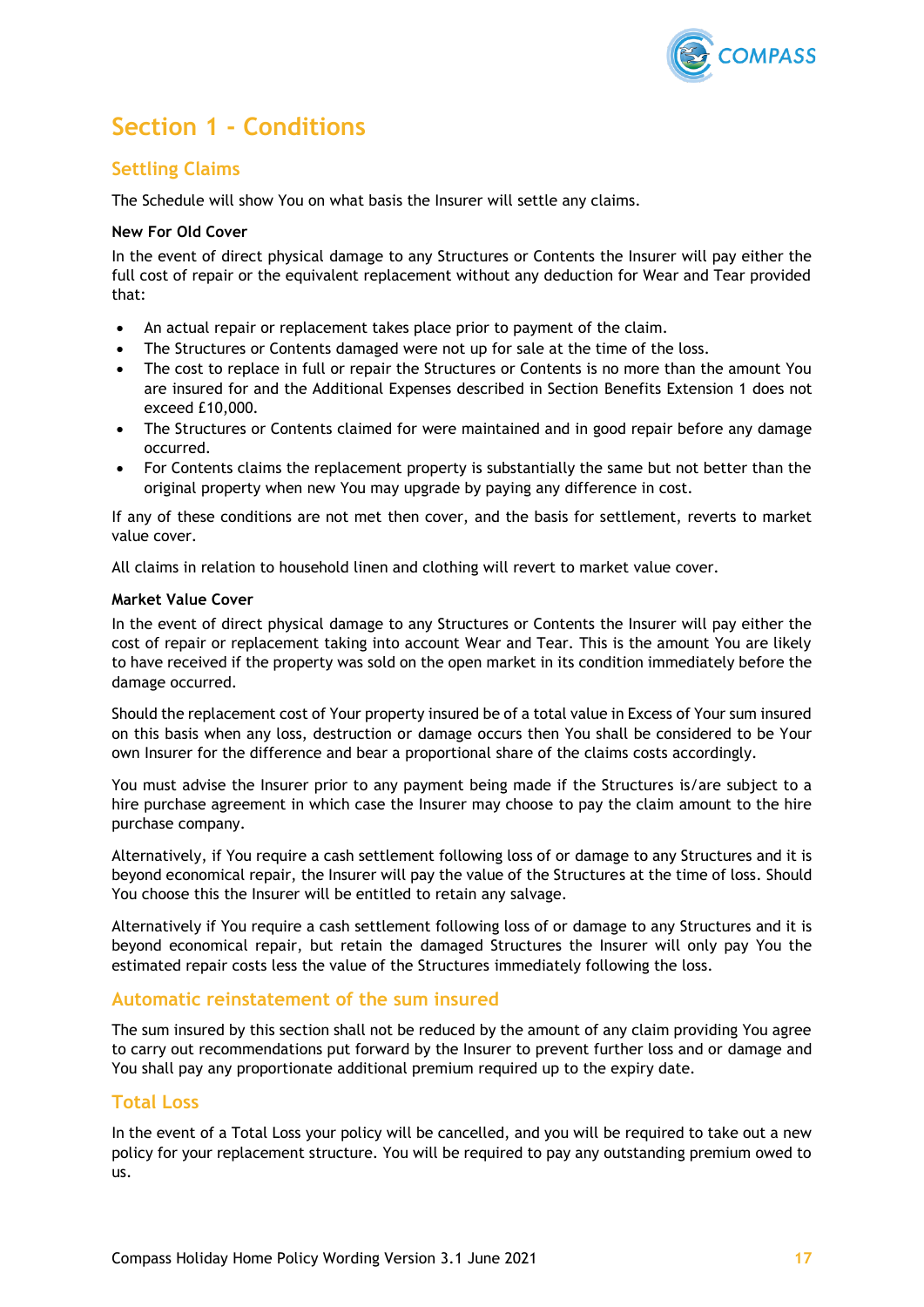

# <span id="page-17-0"></span>**Section 2 – Public, Personal and Property Owners' Liability**

Subject to You being insured under Section 1 - Loss of or damage to both Structures and Contents of this Policy the following cover is provided:

# **Section Cover**

| <b>What is covered</b>                                                                                                                                                                                                                                                                                                                                                                                                                                                                                                                                                                                                                                                                                                                                                                                                                                                                                                                                                                                                                                                                                                                                                                                                                                                                                                                                                                                                         | What is not covered                                                                                                                                                                                                                                                                                                                                                                                                                                                                                                                                                                                                                                                                                                                                                                                                                                                                                                                                                                                                                                                                                                                                                                                                                                                                          |
|--------------------------------------------------------------------------------------------------------------------------------------------------------------------------------------------------------------------------------------------------------------------------------------------------------------------------------------------------------------------------------------------------------------------------------------------------------------------------------------------------------------------------------------------------------------------------------------------------------------------------------------------------------------------------------------------------------------------------------------------------------------------------------------------------------------------------------------------------------------------------------------------------------------------------------------------------------------------------------------------------------------------------------------------------------------------------------------------------------------------------------------------------------------------------------------------------------------------------------------------------------------------------------------------------------------------------------------------------------------------------------------------------------------------------------|----------------------------------------------------------------------------------------------------------------------------------------------------------------------------------------------------------------------------------------------------------------------------------------------------------------------------------------------------------------------------------------------------------------------------------------------------------------------------------------------------------------------------------------------------------------------------------------------------------------------------------------------------------------------------------------------------------------------------------------------------------------------------------------------------------------------------------------------------------------------------------------------------------------------------------------------------------------------------------------------------------------------------------------------------------------------------------------------------------------------------------------------------------------------------------------------------------------------------------------------------------------------------------------------|
| The Insurer will pay all amounts which You (or<br>after Your death Your legal representatives) or<br>Your Family become legally liable to pay due to:<br>accidental death of or bodily injury to any<br>person other than a member of Your<br>Family; or<br>accidental loss of or damage to property<br>which does not belong to or is not in the<br>charge or control of You or Your Family; or<br>You owning the Structures, and the land<br>$\bullet$<br>upon which the Structures stand; or<br>You previously owning and occupying any<br>$\bullet$<br>Structures under Section 3 of the Defective<br>Premises Act 1972<br>happening during the period of insurance in the<br>United Kingdom (except for accidents for which<br>You or Your Family are deemed to be Personally<br>Liable which are limited to the Land on which<br>the Structures insured on the park are located)<br>brought against You or Your Family.<br>The Insurer will not pay more than £5,000,000<br>for any one accident or series of accidents<br>comprising one event in addition to:<br>costs and expenses recoverable from You<br>by any claimant, providing these costs and<br>expenses were incurred before the date on<br>which We paid or offered to pay either the<br>full amount of the claim, or the total<br>amount recoverable in respect of such<br>claim; and<br>costs and expenses incurred by You with<br>the Insurer's consent | The amount of any Excess shown in Your<br>Schedule unless otherwise stated in the Policy<br>You are not covered for legal liability arising<br>from:<br>Any trade or business activity involving You<br>or any member of Your Family, other than<br>the hiring or letting of the Structures for<br>reward<br>You owning or using any:<br>mechanically or electrically<br>propelled vehicles (other than<br>domestic garden equipment);<br>animal other than domestic cats or<br>dogs;<br>aircraft;<br>watercraft (other than model or<br>hand propelled watercraft);<br>firearms or ammunition or<br>lifts (other than domestic stair<br>lifts)<br>You owning or possessing a proscribed<br>animal under the Dangerous Dogs Act 1991,<br>the Dangerous Dogs (Northern Ireland)<br>1991, the<br>Order<br>Dangerous<br>Dogs<br>(Amendment) 1997, the Control of Dogs<br>(Scotland) Act 2010 or any amending<br>legislation<br>A contract unless You would have been<br>$\bullet$<br>legally liable anyway<br>Any action brought against You other than<br>$\bullet$<br>in a Court of United Kingdom jurisdiction<br>Liability for payment of any fines<br>$\bullet$<br>Any third-party claims where these claims fall<br>under the cover provided by Your or any other<br>household insurance. |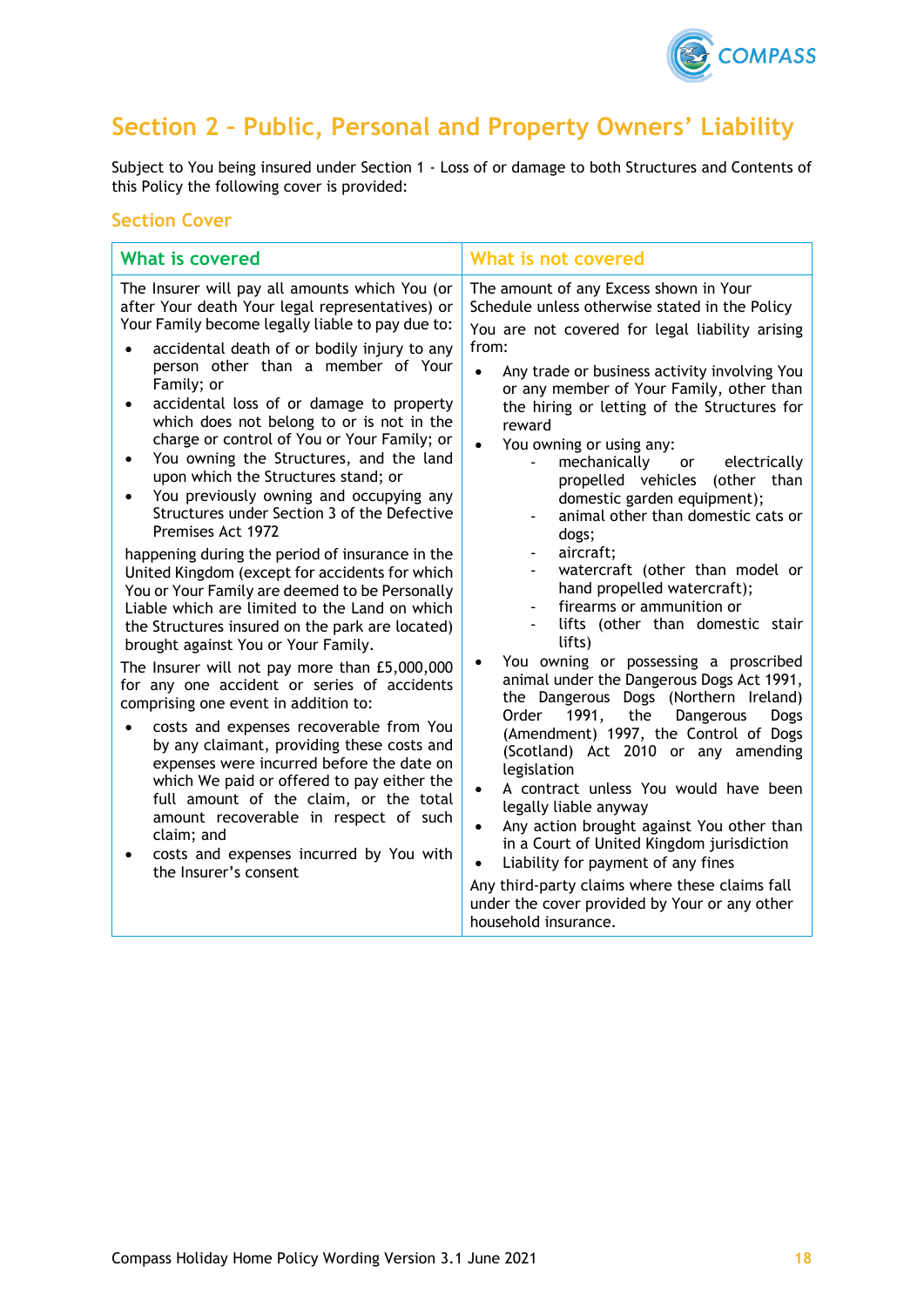

# **Section Extensions**

| <b>What is covered</b>                                                                                                                                                                        | What is not covered                                                                                      |
|-----------------------------------------------------------------------------------------------------------------------------------------------------------------------------------------------|----------------------------------------------------------------------------------------------------------|
| <b>Unrecovered damages</b>                                                                                                                                                                    |                                                                                                          |
| The Insurer will pay You all sums which You have<br>been awarded in Courts of United Kingdom<br>jurisdiction and which have not been paid to You<br>within 3 months of the date of the award: | The Insurer will not pay more than the limit of<br>indemnity under the cover provided by this<br>Section |
| if the cover provided would have insured<br>$\bullet$<br>You if the award had been made against<br>You rather than in Your favour; and<br>You do not have an appeal pending<br>٠              |                                                                                                          |

# <span id="page-18-0"></span>**Section 2 - Conditions**

# **Settling Claims**

No admission, offer, promise, payment or indemnity shall be made or given by You or on Your behalf without the Insurer's written consent. The Insurer may if they so wish take over and conduct in Your name the defence or settlement of any claim, or prosecute in Your name for their own benefit any claim for indemnity or damages or otherwise and shall have full discretion in the conduct of any proceedings, or in the settlement of any claim and You shall give all such information and assistance as the Insurer may require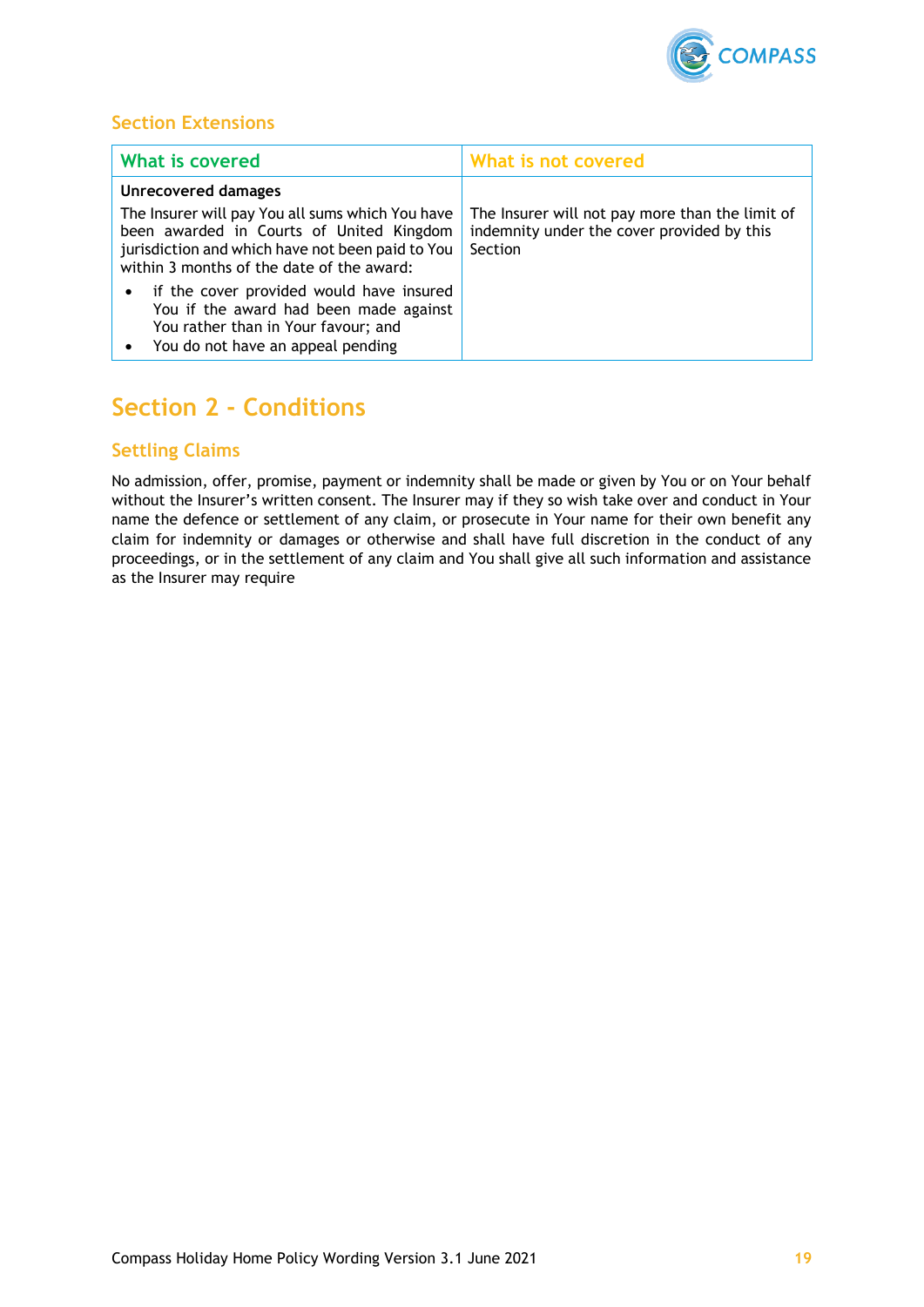

# <span id="page-19-0"></span>**Policy Exclusions**

You are not covered for destruction of or damage to any property or any legal liability directly or indirectly caused by or contributed to, or arising from:

### **Radioactive contamination**

Ionising radiation or contamination by radioactivity from any nuclear fuel or from any nuclear waste from the burning of nuclear fuel. The radioactive, toxic, explosive or other hazardous properties of any explosive nuclear assembly or its nuclear components.

### **War risks**

War, invasion, act of foreign enemy, hostilities (whether war is declared or not), civil war, rebellion, revolution, insurrection, military or usurped power.

#### **Sonic bangs**

Pressure waves from aircraft and other aerial devices travelling at sonic or supersonic speeds.

### **Pollution**

Pollution or contamination of the air, water or soil.

### **Terrorism**

An Act of Terrorism regardless of any other cause or event contributing concurrently or in any other sequence to the loss. This Policy also excludes loss, damage, cost or expense of whatsoever nature directly or indirectly caused by, resulting from or in connection with any sanction taken in controlling, preventing, suppressing or in any way relating to any Act of Terrorism.

### **Confiscation**

Confiscation or nationalisation or requisition by or under the order of any government or public or local authority.

#### **Asbestos**

The removal or, disposal of asbestos or materials containing asbestos.

# **Loss of value**

Any reduction in value of the property insured following repair or replacement paid for under this insurance.

#### **Existing and deliberate damage**

An event before this insurance starts or occurring before this insurance starts; or Deliberately by You or any member of Your Family.

# **Undamaged Items**

The cost of replacing any undamaged item or parts of items forming part of a set, suite, carpet or other article of a uniform nature, colour or design where the remaining item or items are still usable and the damage occurs within a clearly identifiable area or to a specific part and replacements cannot be matched.

# **Residential Use**

Any Structure that is permanently occupied or used as a permanent residence by You or anyone named in this policy

#### **Virus, Disease and Pandemic Exclusion**

We will not pay claims for Damage or Injury or any costs or expenses of whatsoever nature directly or indirectly occasioned by, arising from, caused by, happening through or in consequence of, or otherwise attributable to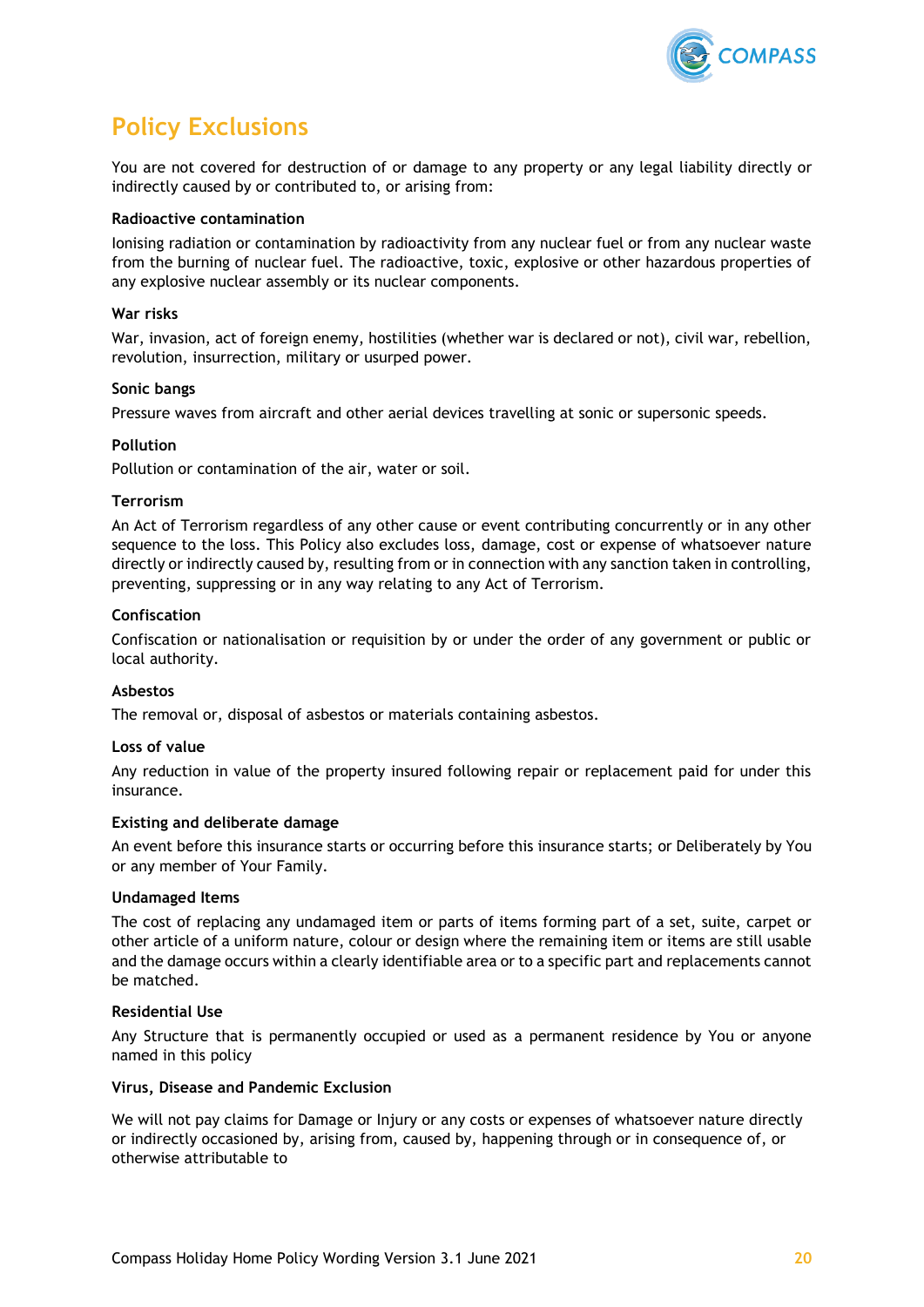

- a) Coronaviruses
- b) Coronavirus disease (COVID-19);
- c) Severe acute respiratory syndrome coronavirus 2 (SARS-CoV-2);
- d) any mutation of or variation of a), b) or c) above;
- e) any infectious disease that is designated or treated as a pandemic by the World Health **Organisation**
- f) any fear or anticipation of  $a$ ),  $b$ ),  $c$ ),  $d$ ) or  $e$ ) above

### **Structure removed from the Park**

There is no cover under this Policy where Your structure is removed from the Park Location listed in your Schedule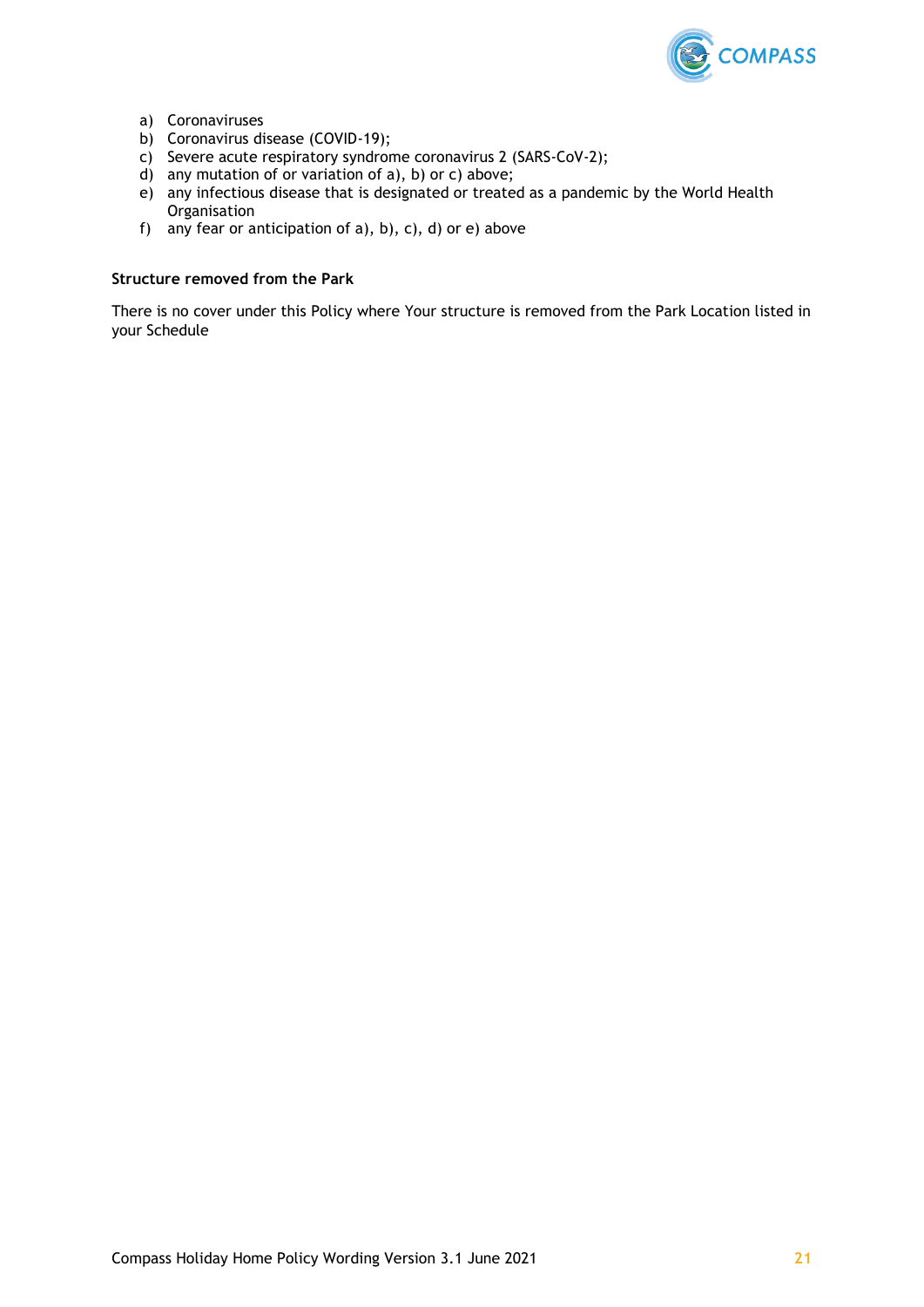

# <span id="page-21-0"></span>**Policy Conditions**

### **Precautions and care**

You must take precautions and care to prevent accidents, safeguard Your property against damage and maintain it in a sound condition.

You must act at all times as if You are uninsured and attempt to keep all costs/expenses in respect of any claim to a minimum.

You must comply with all statutory obligations and regulations including any set out by the local authority, government or other authorised body.

### **Contribution**

If at the time of any loss, damage or liability covered under this Policy, You have any other insurance which covers the same loss, damage or liability, the Insurer will only pay a rateable share of the claim.

### **Fraudulent claims**

If You, or anyone acting for You, makes a fraudulent claim, for example a loss which is fraudulently caused and/or exaggerated and/or supported by a fraudulent statement or other device, the Insurer:

- a) will not be liable to pay the claim; and
- b) may recover from You any sums paid by the Insurer to You in respect of the claim; and
- c) may by notice to You treat this Policy as having been terminated with effect from the time of the fraudulent act.

If the Insurer exercise their right under (c) above:

- i. the Insurer shall not be liable to You in respect of a relevant event occurring after the time of the fraudulent act. A relevant event is whatever gives rise to the Insurer liability under this Policy (such as the occurrence of a loss, the making of a claim, or the notification of a potential claim); and.
- ii. the Insurer need not return any of the premium paid.

#### **Application of Excess**

For the purpose of the application of any Excess arising in the event of any claim each Structures shall be considered as a separate risk whether or not they are in common ownership.

#### **Law**

This Policy will be interpreted in accordance with the law of England and Wales.

# **Cancellation**

The Insurer may cancel the Policy at any time by giving You 14 days' notice in writing where there is a valid reason for doing so. A cancellation letter will be sent to You at Your known address. Valid reasons may include:

- a) Fraud
- b) Non-payment of premium
- c) Threatening and abusive behaviour
- d) Non-compliance with Policy terms and conditions.

Provided the premium has been paid in full You shall be entitled to a proportionate rebate of premium in respect of the unexpired period showing on the Schedule.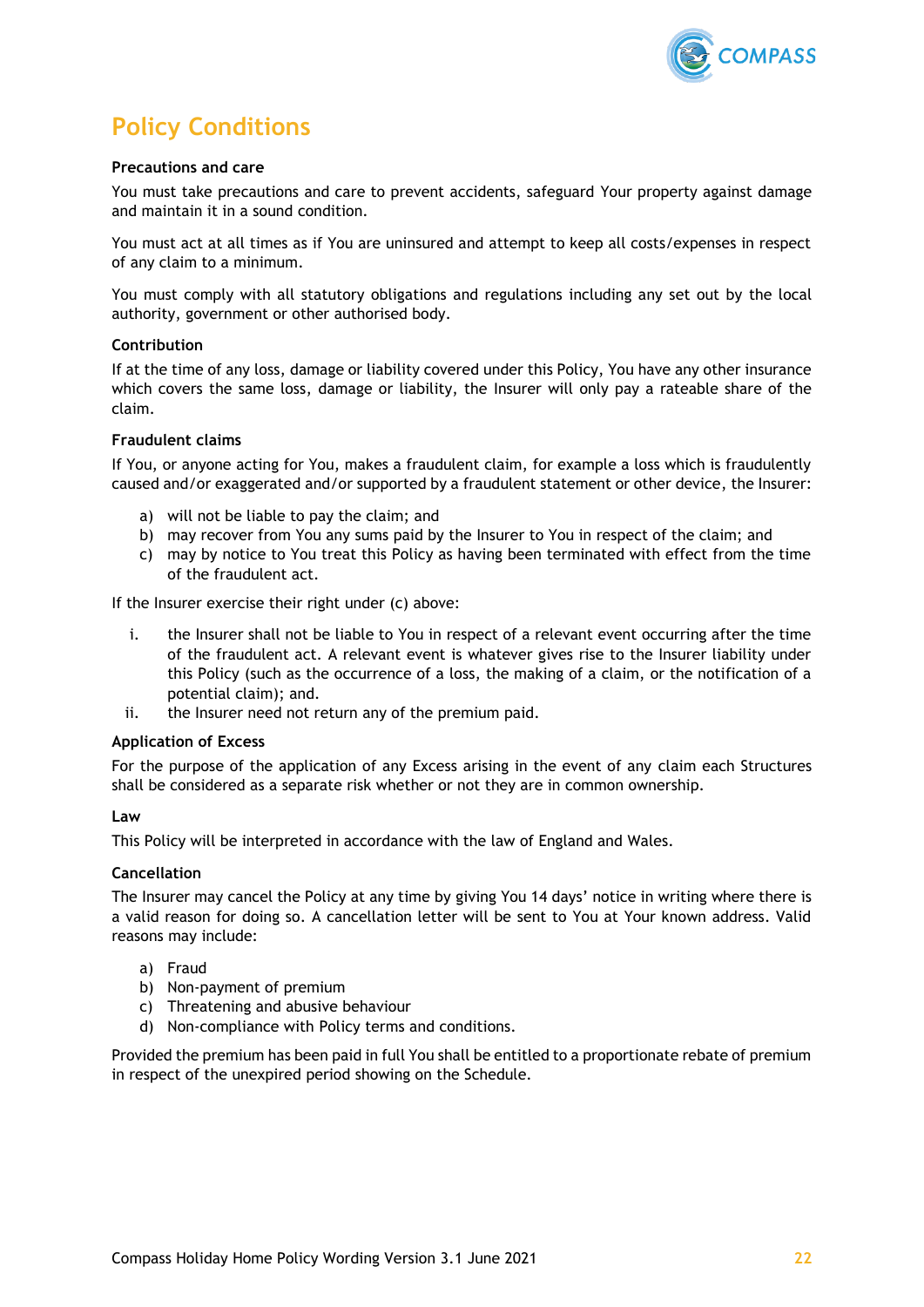

# <span id="page-22-0"></span>**Important information**

# **Applicable law and jurisdiction**

The parties to this contract are free to choose the court jurisdiction applicable to this contract of insurance. Unless specifically agreed to the contrary this contract of insurance will be governed by the laws of the United Kingdom, the Isle of Man or the Channel Islands depending upon Your address show in shown in the Schedule and to the jurisdiction of the courts of England.

# **Third parties rights**

A person who is not a party to this contract has no right under the Contracts (Rights of Third Parties) Act 1999 to enforce any term of this contract, but this does not affect any right or remedy of a third party which exists or is available apart from that Act.

# **Data protection legislation**

We undertake to comply with Data Protection Act 2019 Regulation in all Our dealings with Your personal data. Your personal information will be kept secure. We undertake to ensure Your personal data is:

- processed lawfully, fairly and in a transparent manner
- collected for specified, explicit and legitimate purposes and not further processed in a manner that is incompatible with those purposes
- adequate, relevant and limited to what is necessary in relation to the purposes for which it is processed
- accurate and, where necessary, kept up to date and every reasonable step will be taken by Us to ensure that personal data that is inaccurate, having regard to the purposes for which it is processed, is erased or rectified without delay
- kept in a form which permits identification of data subjects for no longer than is necessary for the purposes for which the personal data is processed
- processed in a manner that ensures appropriate security of the personal data, including protection against unauthorised or unlawful processing and against accidental loss, destruction or damage, using appropriate technical or organisational measures.

As part of Our day-to-day communications with You, we will generally use e-mail and unless You advise Us to the contrary in writing then You accept this is a valid communication enforceable as written communication for legal and regulatory purposes.

We use the words Personal Data to describe information about You, and from which You are identifiable. For the purpose of the Data Protection Act 2019 we are a data controller.

Please note that any information provided to us will be processed by us, our underwriters and our agents in compliance with the provisions of Data Protection legislation for the purposes of providing insurance and handling claims, if any, which may necessitate providing information to third parties.

We respect your rights in respect of the data we hold on you. We will act without unnecessary delay in dealing with your data access requests. In respect of the personal data we hold on you, you have the right to access, erasure, rectification, restriction, portability and objection.

# **What Personal Information do we collect from you?**

You may give us Personal Data by corresponding with us or through our managing general agents, claims handling service providers, other intermediaries, brokers or agents, by phone, e-mail or otherwise. We ask You to disclose only as much information as is necessary to provide our products or services or to submit a question/suggestion/comment in relation to our website.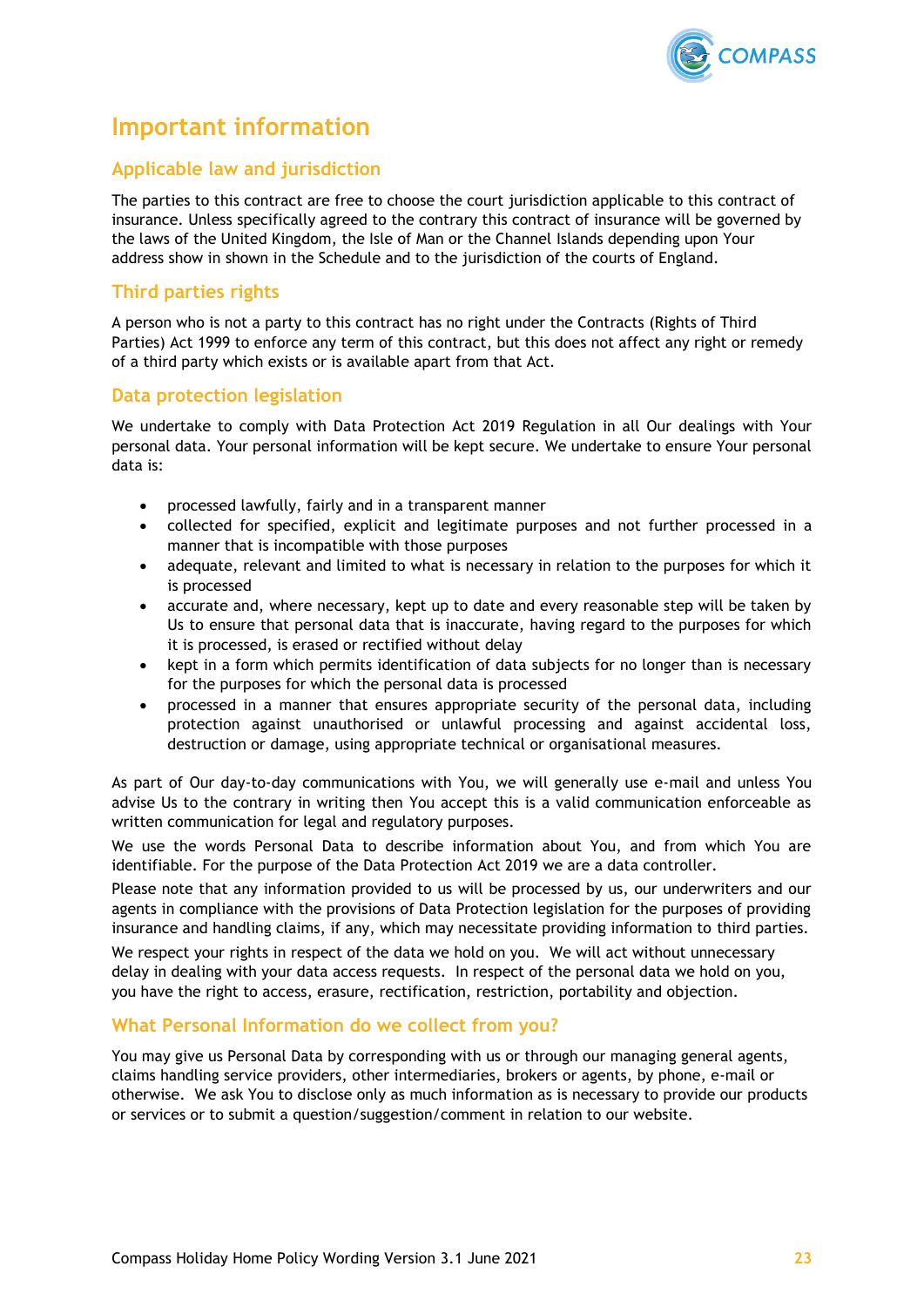

# **What information about you do we obtain from others?**

We obtain the information you provide through our managing general agents, claims handling service providers, brokers and/or intermediaries.

Our full privacy notice explains in more detail the types of information we hold, how it is used, who we share it with and how long it is kept. It also informs You in more detail of the rights You have regarding Your Personal data. Our Privacy Policy can be viewed at [www.compass.co.uk](http://www.compass.co.uk/)

# **Fraud prevention and detection**

In order to prevent and detect fraud we may:

- share information about You with other organisations and public bodies including the Police
- undertake additional fraud searches including credit checks
- check and/or file Your details with fraud prevention databases and agencies
- record if You give Us false information and we suspect fraud to prevent fraud and money laundering.

The Insurer can supply on request, further details of the databases they access or contribute to. If You require further details, please contact them.

The Insurer and other organisations may also search these agencies and databases to:

- Help make decisions about the provisions and administration of insurance, credit and related services for You and members of Your household
- Trace debtors or beneficiaries, recover debt, prevent fraud and to manage Your accounts or insurance policies

Check Your identity to prevent money laundering, unless You provide other satisfactory proof of identity

# **Claims history**

Under the conditions of Your Policy You must tell Us about any insurance related incidents (such as fire, water damage, theft or an accident) whether or not they give rise to a claim. When You tell Us about an incident Your Insurer will pass information relating to it to a database.

The Insurer may search these databases when You apply for insurance, in the event of any incident or claims, or at time of renewal to validate Your claims history or the claims history of any other person or property likely to be involved in the policy or claim.

You should show these notices to anyone who has an interest in the insurance under this policy.

# **How much to insure for (your Sum Insured)**

We cannot advise you on how much to insure your Structures and Contents for. It is up to You to ensure that the amounts You insure for represent the full replacement value of the property concerned. Remember, if You underinsure, claim payments may be reduced. You can change Your sums insured at any time; You don't have to wait for renewal.

To account for the increase in the cost of replacing Holiday Caravans and Lodges we may apply Index Linking to all our policies. This will be detailed in your Schedule under your Sums Insured.

# **Wear and tear**

Insurance policies are not maintenance policies so do not cover deterioration due to Wear and Tear.

# **Renewing your insurance**

We will contact You in writing at least 14 days before Your renewal date and will either: